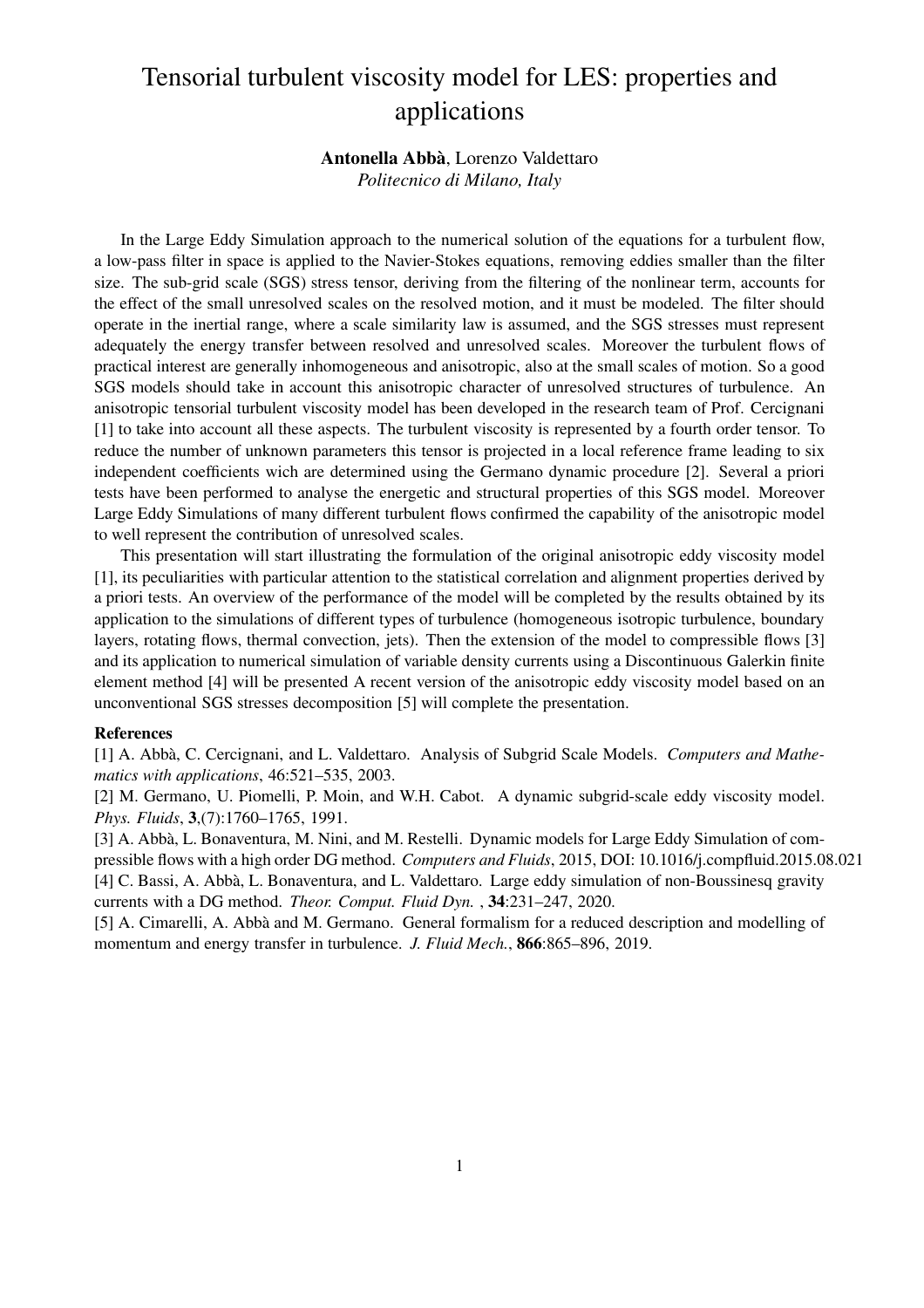## Model Boltzmann equations for a polyatomic gas and applications

Kazuo Aoki

*Kyoto University, Japan National Cheng Kung University, Tainan, Taiwan*

Kinetic theory of polyatomic gases is becoming increasingly important because their non-equilibrium flows are encountered in many applications. Since the Boltzmann equation for a polyatomic gas is too complex, model Boltzmann equations are often used in practical applications. In the present talk, we will focus on one of such models, that is, the ellipsoidal statistical (ES) model for a polyatomic gas that was proposed by Andries et al. and explain the form and basic properties of the model. This model is for an ideal polyatomic gas with constant specific heats (thermally perfect gas). We will also extend the ES model to a polyatomic ideal gas with temperature-dependent specific heats (calorically perfect gas). Then, these models are applied to investigating the problem of gas flows with slow relaxation of internal modes, such as the shock structure for carbon dioxide gas.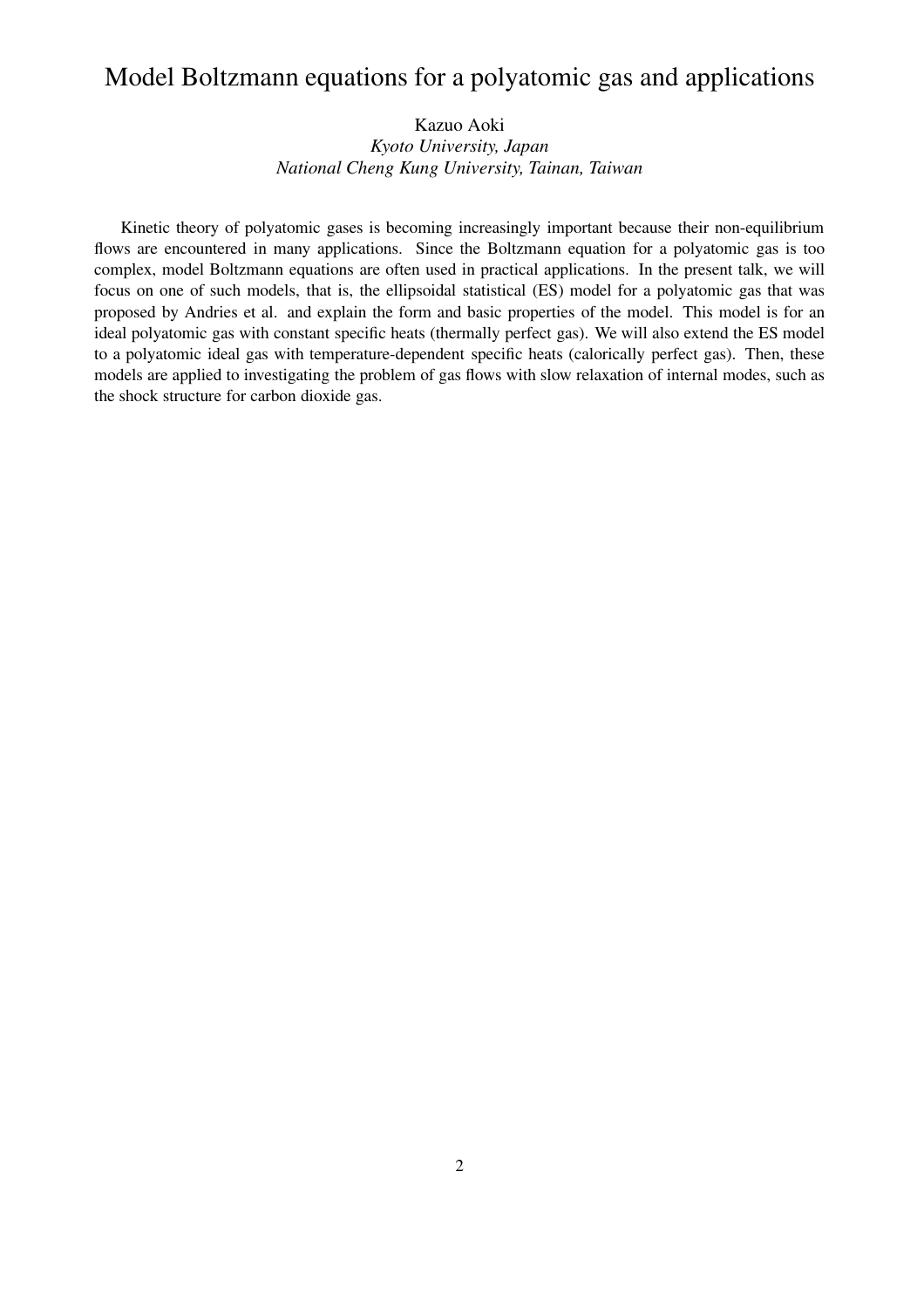# The Fermi-Pasta-Ulam problem and its underlying integrable dynamics

### Giancarlo Benettin *Universita di Padova, Italy `*

In 1954 Fermi, Pasta and Ulam for the first time used a computer to study the ergodic behavior of a system with many degrees of freedom, aiming to investigate the foundations of Statistical Mechanics. Several branches of physical and mathematical investigations started from that paper. The aim of the talk is to revisit, in the light of some recent numerical results, one of the leading ideas, namely that the model should be understood as a perturbation of the Toda model, well known in Statistical Mechanics, which is nonlinear but integrable. The behavior at the thermodynamic limit turns out to be particularly delicate.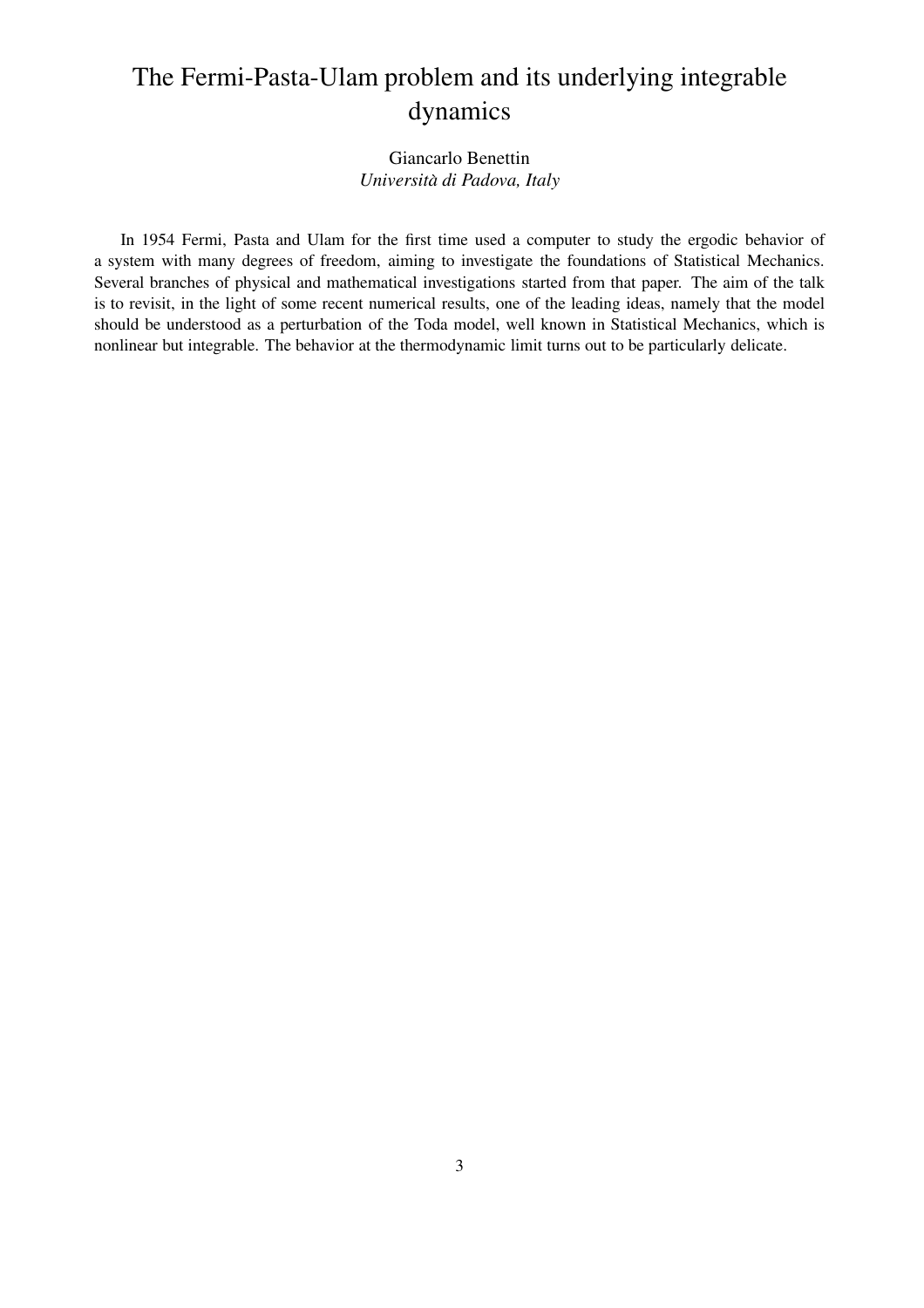## Half-space problems for multi-component mixtures

### Niclas Bernhoff *Karlstad University, Sweden*

Half-space problems in the kinetic theory of gases are of great importance in the study of the asymptotic behavior of solutions of boundary value problems for the Boltzmann equation for small Knudsen numbers. They provide the boundary conditions for the fluid-dynamic-type equations and Knudsen-layer corrections to the solution of the fluid-dynamic-type equations in a neighborhood of the boundary. These problems are well-studied for single species, including some important contributions by Carlo Cercignani, and it is well-known that the number of additional conditions needed to be imposed depends on different regimes for the Mach number (corresponding to subsonic/supersonic evaporation/condensation). However, the case of mixtures is not as well studied in the literature.

In this talk, we will discuss some extensions of the results for half-space problems for single species to the case of multi-component mixtures.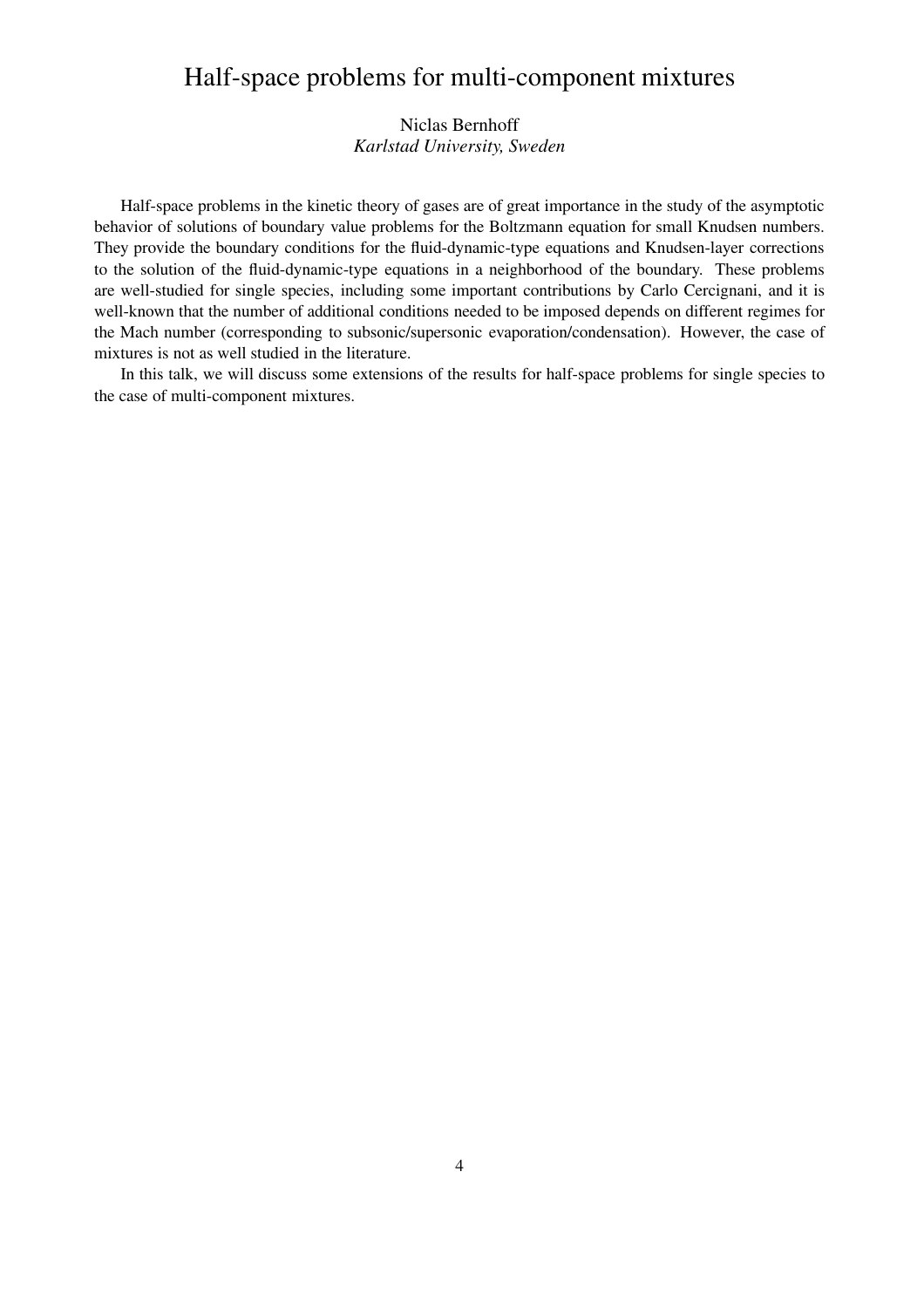# Data-driven and equation informed tools to model and reconstruct turbulent flows.

## Luca Biferale *Universita di Roma Tor Vergata, Italy `*

We discuss the applicability of artificial intelligence tools to data assimilation (DA) and inpainting in fluid dynamics. We explore the capability of a couple of Context Econders based on Generative Adversarial Network (GAN) to produce an optimal guess for missing data in turbulent configurations. In particular, we investigate on a quantitative basis, their use in reconstructing 2d damaged snapshots extracted from a large database of numerical configurations of 3d turbulence in the presence of rotation, a case with multiscale random features where both large-scale organized structures and small-scale highly intermittent and non-Gaussian fluctuations are present. If time allows, we will also compare the DA methods with equationinformed tools, based on Nudging [1,2,3,4,5,6].

#### References

[1] Pathak, Deepak and Krahenbuhl, Philipp and Donahue, Jeff and Darrell, Trevor and Efros, Alexei A, (2016) Context encoders: Feature learning by inpainting. Proceedings of the IEEE conference on computer vision and pattern recognition, 2536-2544.

[2] Yeh, Raymond A and Chen, Chen and Yian Lim, Teck and Schwing, Alexander G and Hasegawa-Johnson, Mark and Do, Minh N, (2017) Semantic image inpainting with deep generative models Proceedings of the IEEE conference on computer vision and pattern recognition, 5485-5493.

[3] Buzzicotti M, Bonaccorso F, Di Leoni PC, and Biferale L (2020). Reconstruction of turbulent data with deep generative models for semantic inpainting from TURB-Rot database. arXiv preprint arXiv:2006.09179 (in press Physycal Review FLuids).

[4] Biferale L, Bonaccorso F, Buzzicotti M and Di Leoni PC (2020). TURB-Rot. A large database of 3d and 2d snapshots from turbulent rotating flows. arXiv:2006.07469.

[5] Biferale, Luca and Bonaccorso, Fabio and Mazzitelli, Irene M and van Hinsberg, Michel AT and Lanotte, Alessandra S and Musacchio, Stefano and Perlekar, Prasad and Toschi, Federico, (2016) Coherent structures and extreme events in rotating multiphase turbulent flows. Physical Review X, vol. 6, num. 4, 041036

[6] Clark Di Leoni, Patricio and Mazzino, Andrea and Biferale, Luca. (2020). Synchronization to Big Data: Nudging the Navier-Stokes Equations for Data Assimilation of Turbulent Flows. Physical Review X vol. 10, 011023.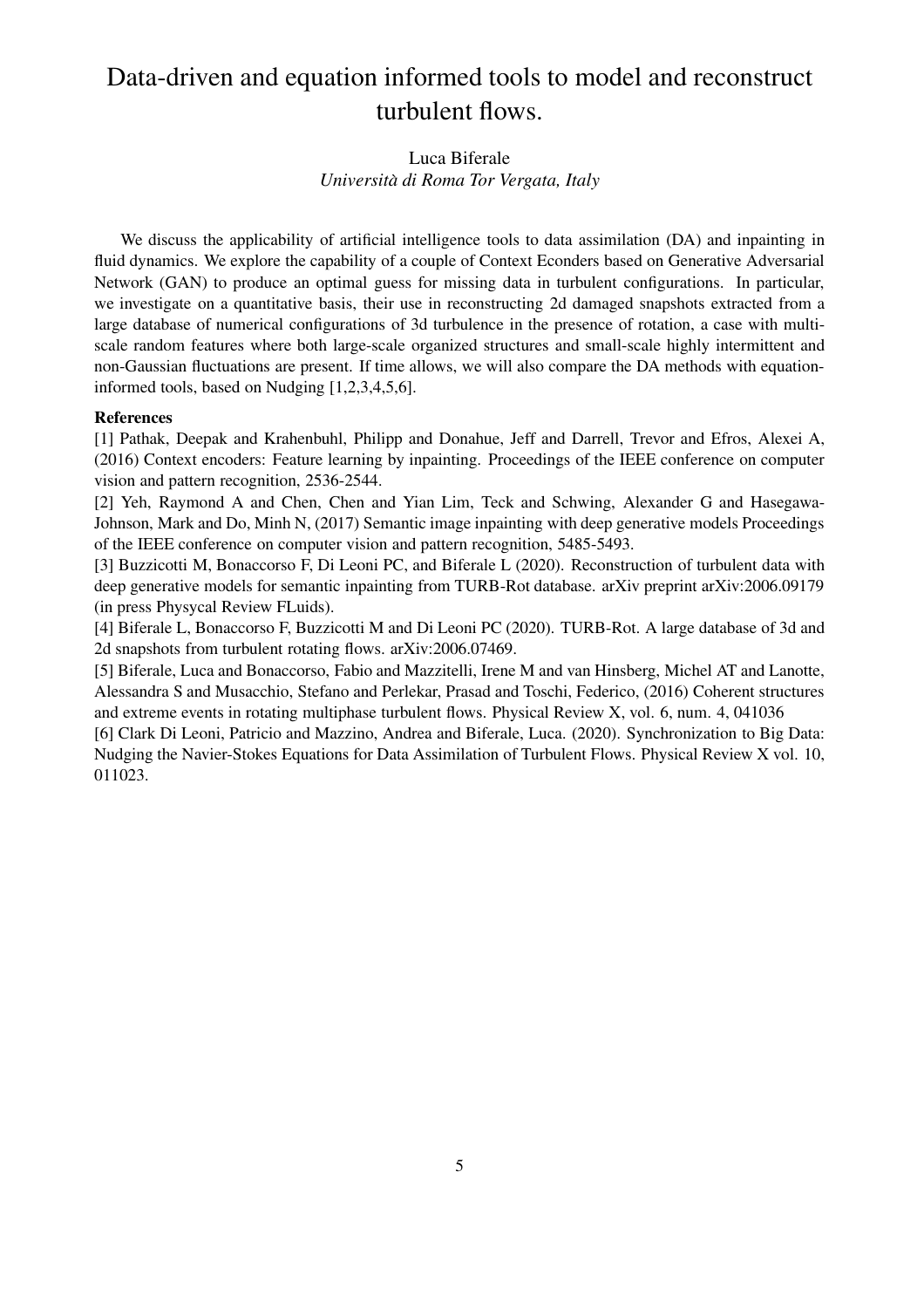# Scale-free evolution in random and periodic systems

## Paolo Biscari *Politecnico di Milano, Italy*

We review the mechanisms at the basis of the intermittent response typical of random ferromagnets (Barkhausen noise) and crystal plasticity (strain avalanches at the microand nanoscale). The comparison between numerical experiments and laboratory experiments evidences good agreement and allows to extract microscopic information from the macroscopic response.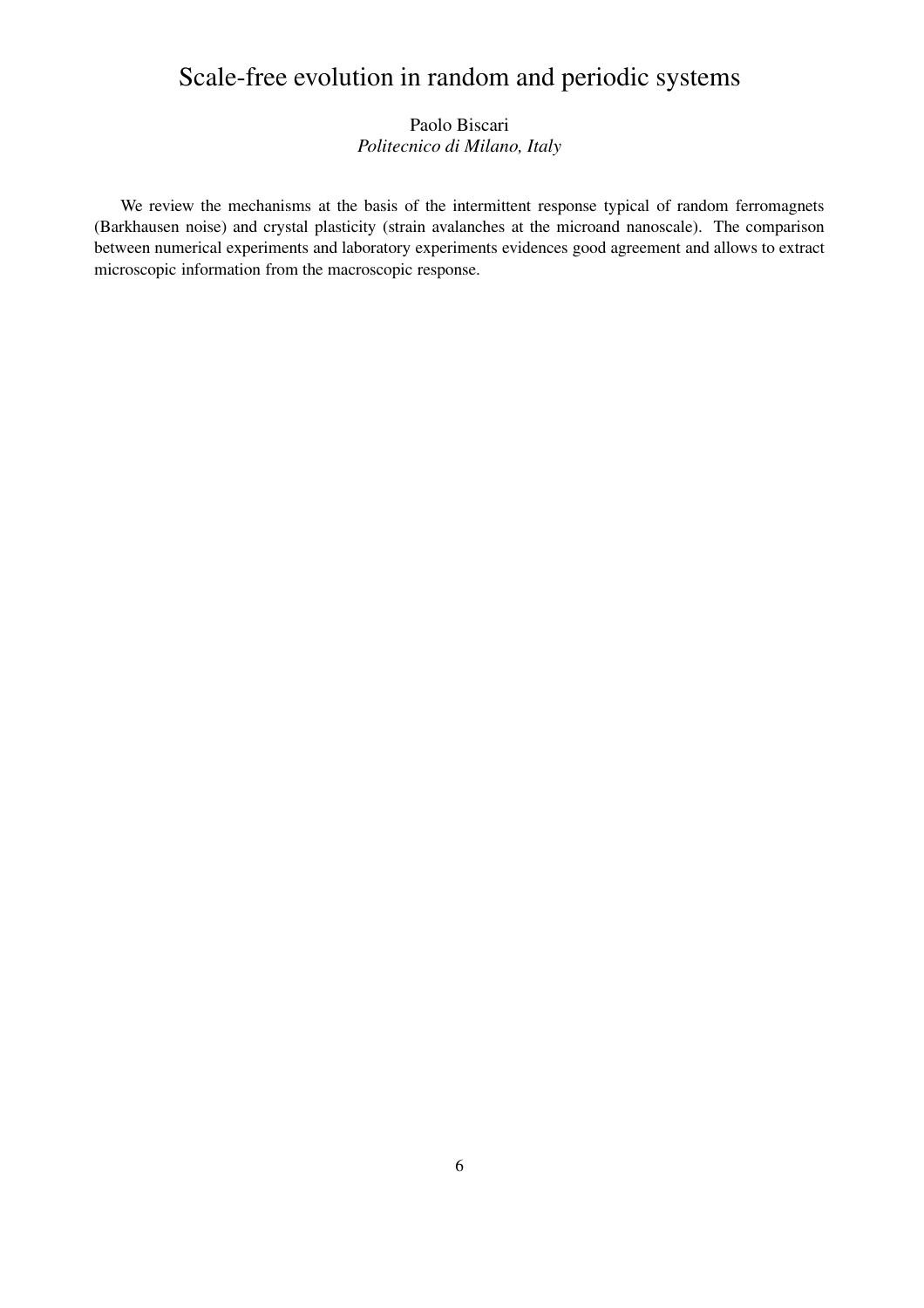# A general internal states framework for kinetic modelling of polyatomic gases

### Marzia Bisi, Thomas Borsoni, Maria Groppi *University of Parma, Italy*

We propose a kinetic Boltzmann model for polyatomic gases, where the internal structure of a molecule is described by a single internal state parameter, belonging to a suitable space. Proper options for such a space of internal states and for the measure defined on it allow to recover some models commonly used in kinetic theory for polyatomic particles: the description based on a set of discrete internal energy levels [1,2], and the one involving a continuous internal energy variable [3]. Moreover, within this general framework it is possible to build up a new model, highly desirable for physical applications, where the internal energy is separated into two different components, the rotational and the vibrational ones, the former approximated by means of a continuous variable, keeping the latter discrete. We investigate collision invariants, equilibrium distributions and the number of degrees of freedom corresponding to each option. We prove that all models that fit our framework fulfil Boltzmann H-theorem. Possible generalizations of our formulation to gas mixtures of polyatomic and monoatomic constituents, even in presence of chemical reactions, are also discussed.

#### References

[1] V. Giovangigli, Multicomponent Flow Modeling, Birkhäuser, Boston, 1999.

[2] M. Groppi, G. Spiga, Kinetic approach to chemical reactions and inelastic transitions in a rarefied gas, J. Math. Chem. 26 (1999), 197-219.

[3] L. Desvillettes, R. Monaco, F. Salvarani, A kinetic model allowing to obtain the energy law of polytropic gases in the presence of chemical reactions, Eur. J. Mech. B Fluids 24 (2005), 219-236.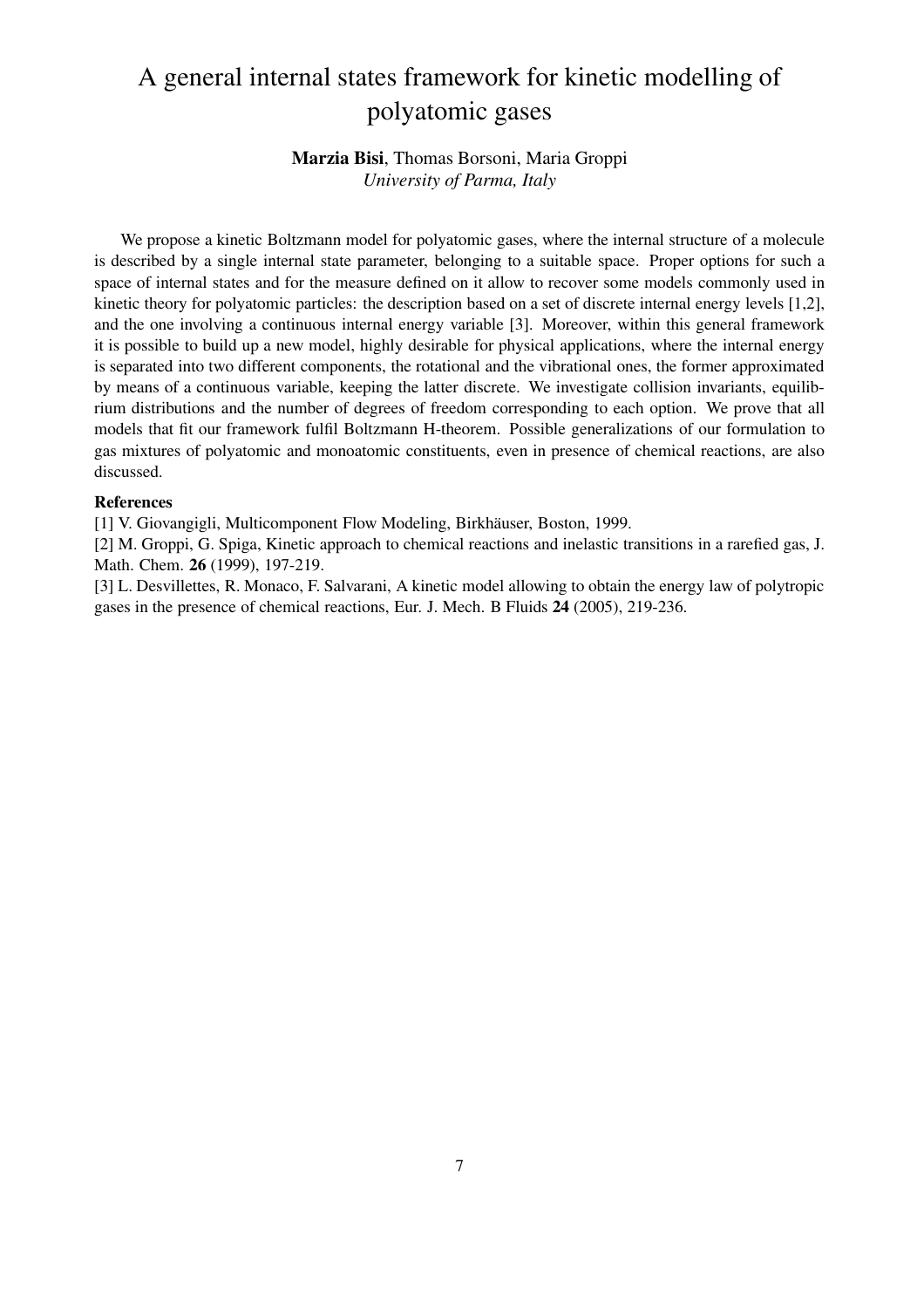## On self-similar solutions of the Boltzmann equation

Alexander Bobylev

*Keldysh Institute of Applied Mathematics, Moscow, Russia*

We consider the nonlinear Boltzmann equation and discuss various classes of its self-similar solutions. Some of them were investigated in joint works of the author with Carlo Cercignani (and also with Irene Gamba) in 2000s. This work can be considered as a development of some ideas of that time. In particular, we consider the class of so-called homoenergetic flows and their generalizations. For the case of pseudo-Maxwell molecules we give a constructive proof of existence and uniqueness of selfsimilar solutions and show that these solutions are attractors for certain classes of initial conditions. The possible power-like tails of solutions are briefly discussed. Some results of the talk are obtained jointly with Alessia Nota and Juan Velazquez [1].

#### References

[1] Bobylev A.V., Nota A. and Velazquez J. L., Self-similar asymptotics for a modified Maxwell-Boltzmann equation in systems subject to deformations. Commun. Math. Phys., 380 (2020), 409-448. https://doi.org/10.1007//s00220-020-03858-2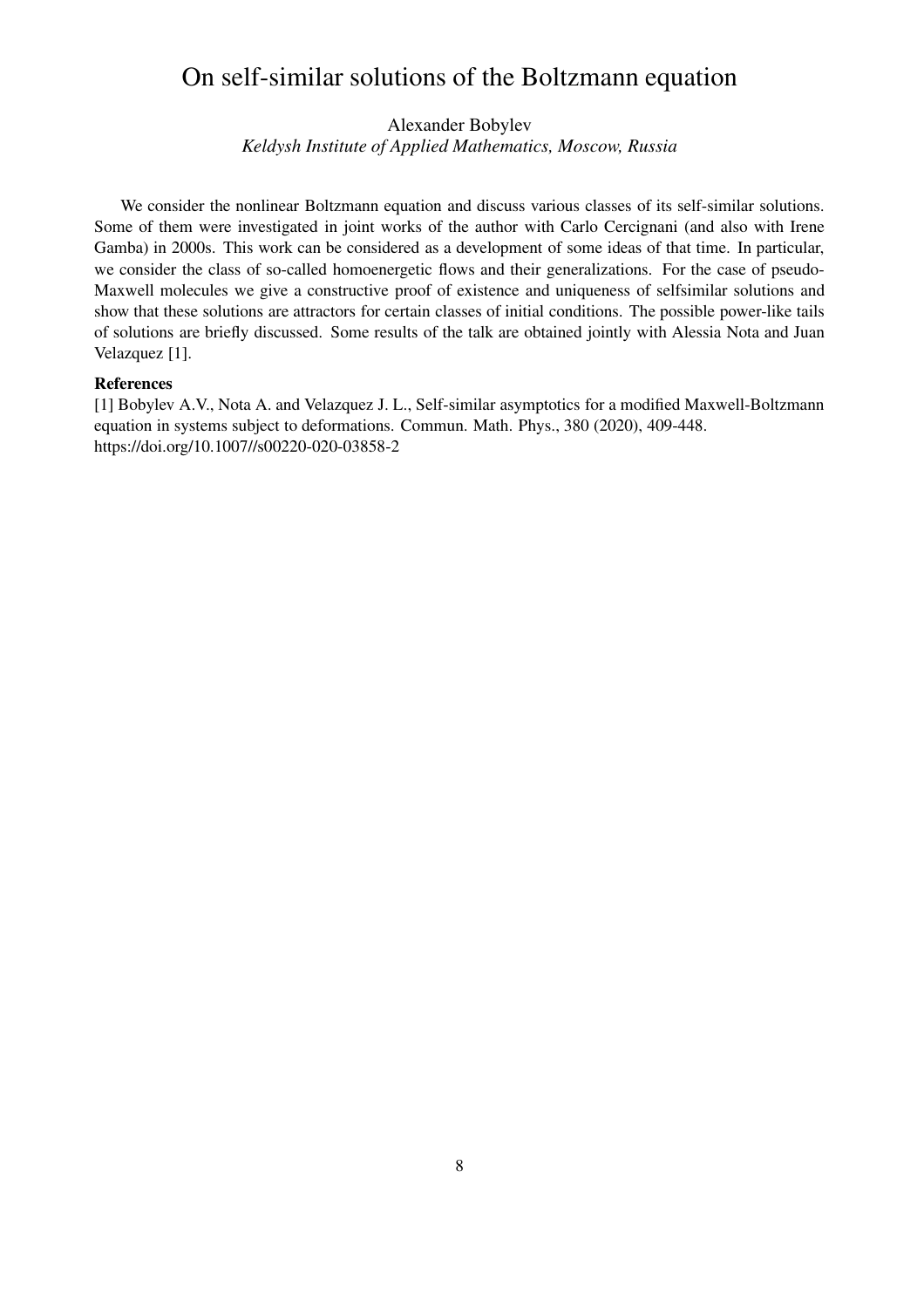# Some new ideas about Cercignani's conjecture

## Laurent Desvillettes *Universite de Paris, France ´*

We propose a proof for new versions of Cercignani's conjecture for the Landau equation with general potentials (including Coulomb potential). This conjecture relates the entropy dissipation and the relative entropy of a velocity distribution. An intermediate quantity which plays a central role is a weighted (and in some sense anisotropic) variant of the Fisher information.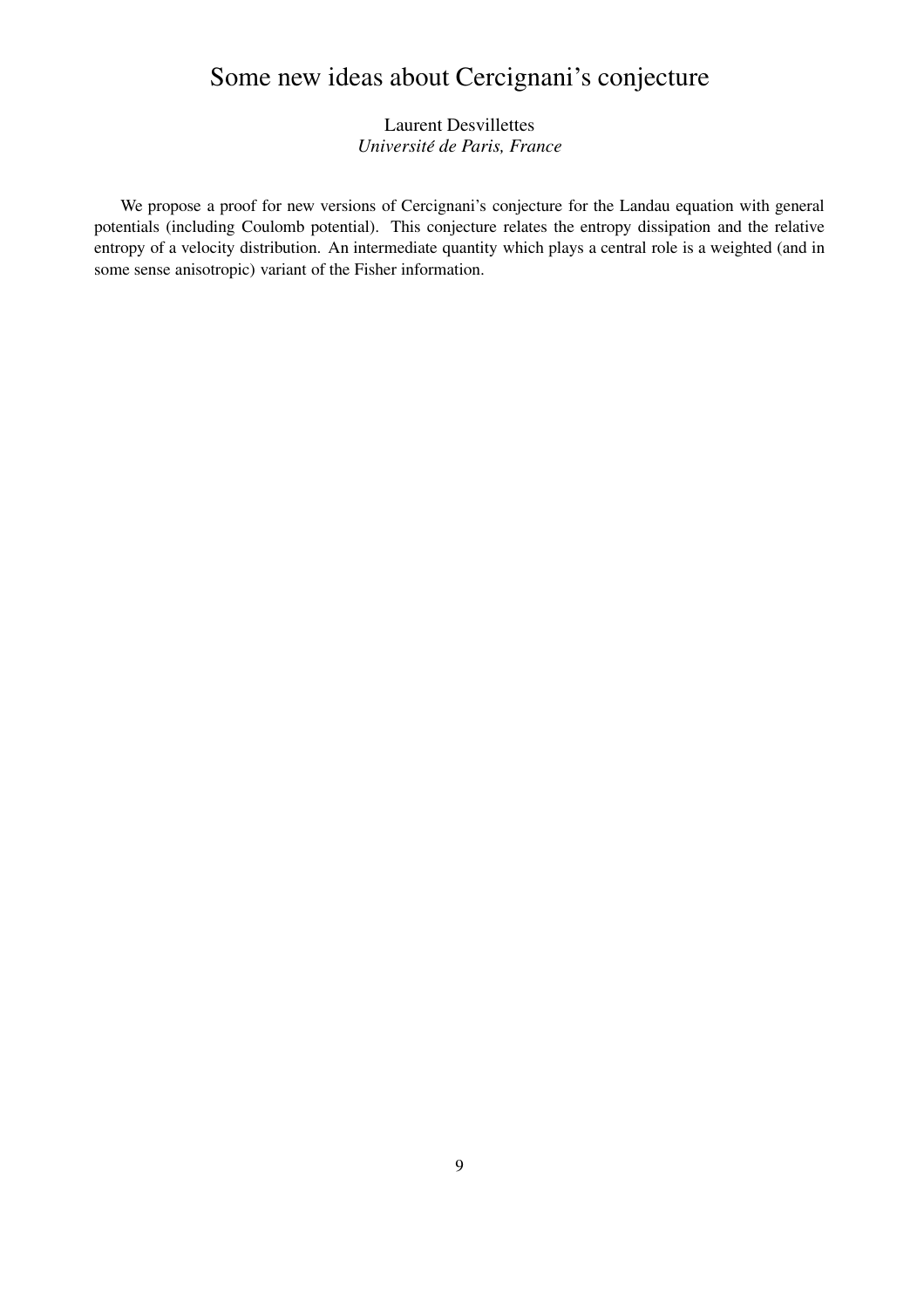## Wealth distribution under the spread of infectious diseases

## Giacomo Dimarco *Universita di Ferrara, Italy `*

We develop a mathematical framework to study the economic impact of infectious diseases by integrating epidemiological dynamics with a kinetic model of wealth exchange. The multi-agent description leads to study the evolution over time of a system of kinetic equations for the wealth densities of susceptible, infectious and recovered individuals, whose proportions are driven by a classical compartmental model in epidemiology. Explicit calculations show that the spread of the disease seriously affects the distribution of wealth, which, unlike the situation in the absence of epidemics, can converge towards a stationary state with a bimodal form. Furthermore, simulations confirm the ability of the model to describe different phenomena characteristics of economic trends in situations compromised by the rapid spread of an epidemic, such as the unequal impact on the various wealth classes and the risk of a shrinking middle class.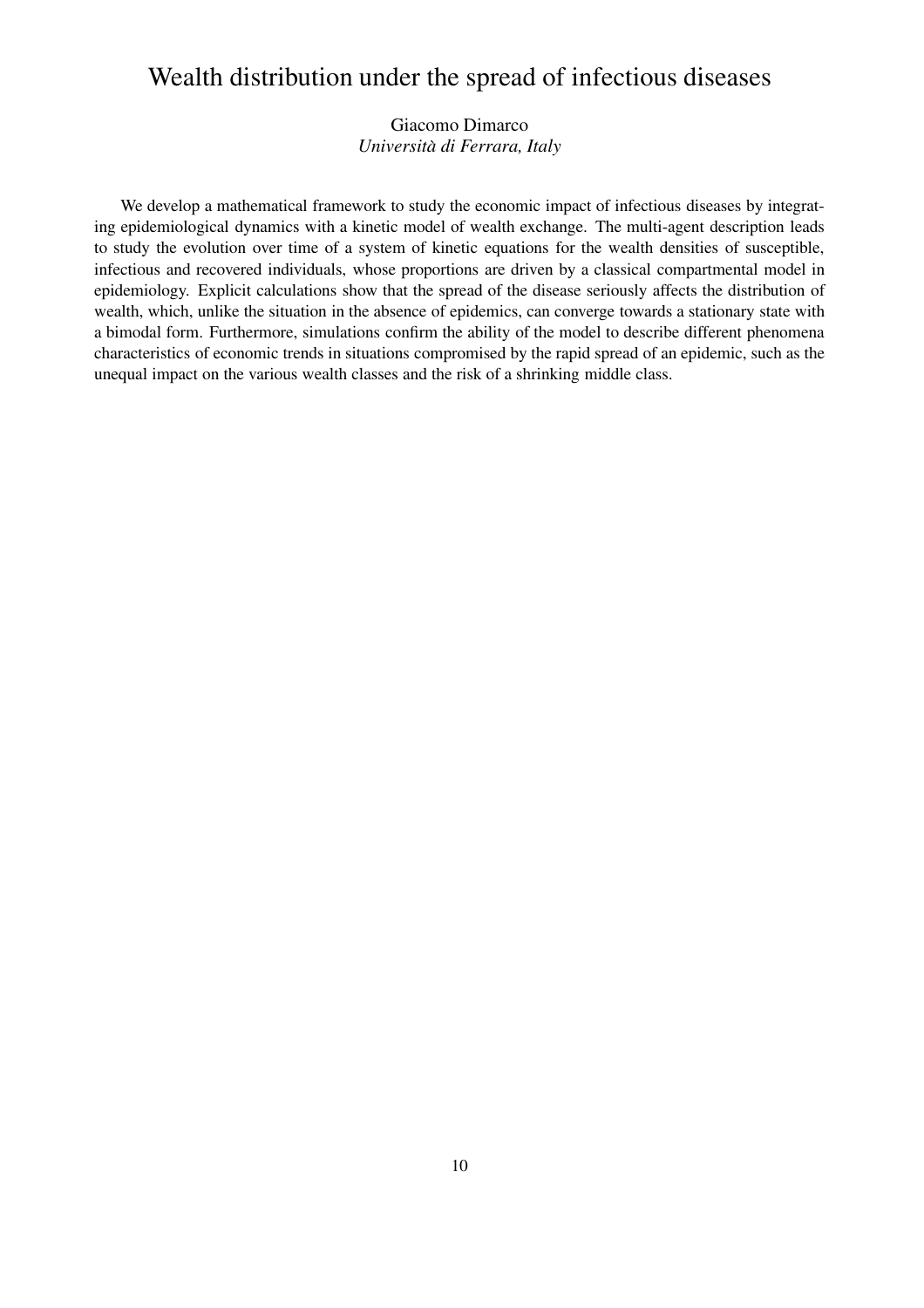## Kinetic Theory Approach to Non-equilibrium Two-phase Flows

Aldo Frezzotti *Politecnico di Milano, Italy*

In two-phase systems, in which liquid and vapor/gas regions are coexisting, deviations from hydrodynamic description occur next to interfaces. In the past, a large number of studies has addressed the description of the Knudsen layers formed at the vapor-liquid boundary as a results of evaporation or condensation processes. Although the structure and role of kinetic layers in connecting hydrodynamic regions on the two sides of the interface can be considered as clear, the adequacy of the quite phenomenological kinetic boundary conditions is still under investigation. Moreover, recent results indicate that non-equilibrium effects and deviations from hydrodynamic behavior persist in dense vapor flow, which are not well described by the Boltzmann equation. The presentation aims at reviewing available results, highlighting the contributions of Carlo Cercignani to the subject and to present the problems still awaiting a solution.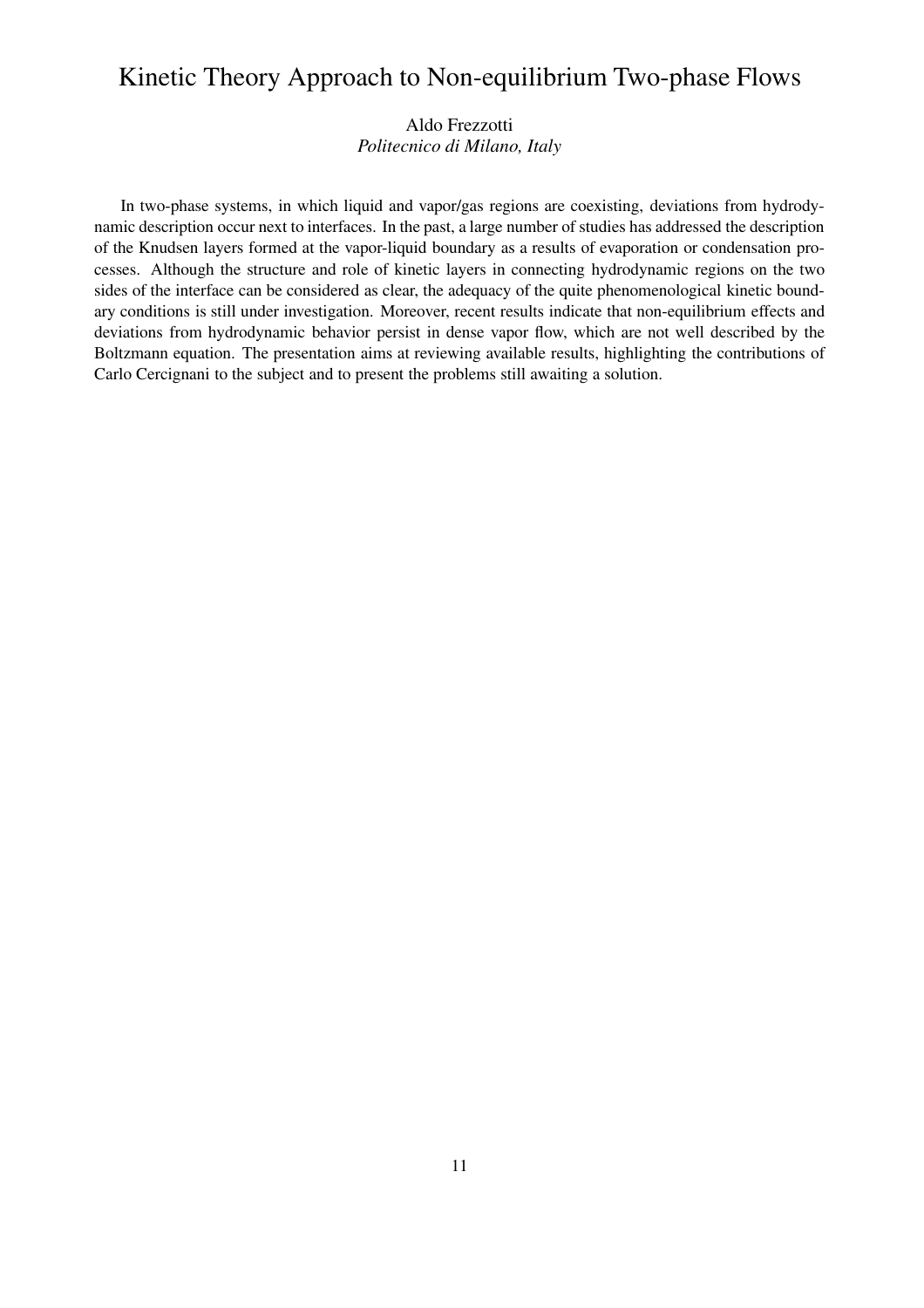# The Einstein classical program in the Cercignani's sense of the "shortcut". A review of some results

### A. Carati and L. Galgani

*Universita di Milano, Italy `*

It is well known that Einstein explicitly formulated the program of recovering quantum theory (undoubtedly the "good" theory), in some "realistic" frame. In his novel "la creazione secondo Michele", Carlo Cercignani summarizes such a program as "the shortcut" (la scorciatoia), in the extreme sense that Quantum Mechanics may be proved as a kind of theorem within purely classical "physics". We illustrate here some progress along such lines. A key point is that one should make use of the completion of classical electrodynamics obtained by Dirac (1938) and Wheeler-Feynman (1945). This allows one to prove that, according to classical physics, electrons don't fall on nuclei and ions don't come to rest within matter in bulk, notwithstanding their accelerated motions. Two examples are illustrated here, namely: 1) a remarkably good reproduction of the infrared spectra of ionic crystals in terms of the ionic Newtonian trajectories; and 2) the existence of the chemical bond in the simplest case involving just one electron (i.e., the ion of the  $H_2$ molecule) in a purely classical three-body Coulomb model. The case of ionic motions in ionic crystals will be further illustrated in the talk by F. Gangemi, and the application of the Wheeler-Feynman theory to the "optical thickness" of plasmas will be illustrated in the talk by M. Zuin.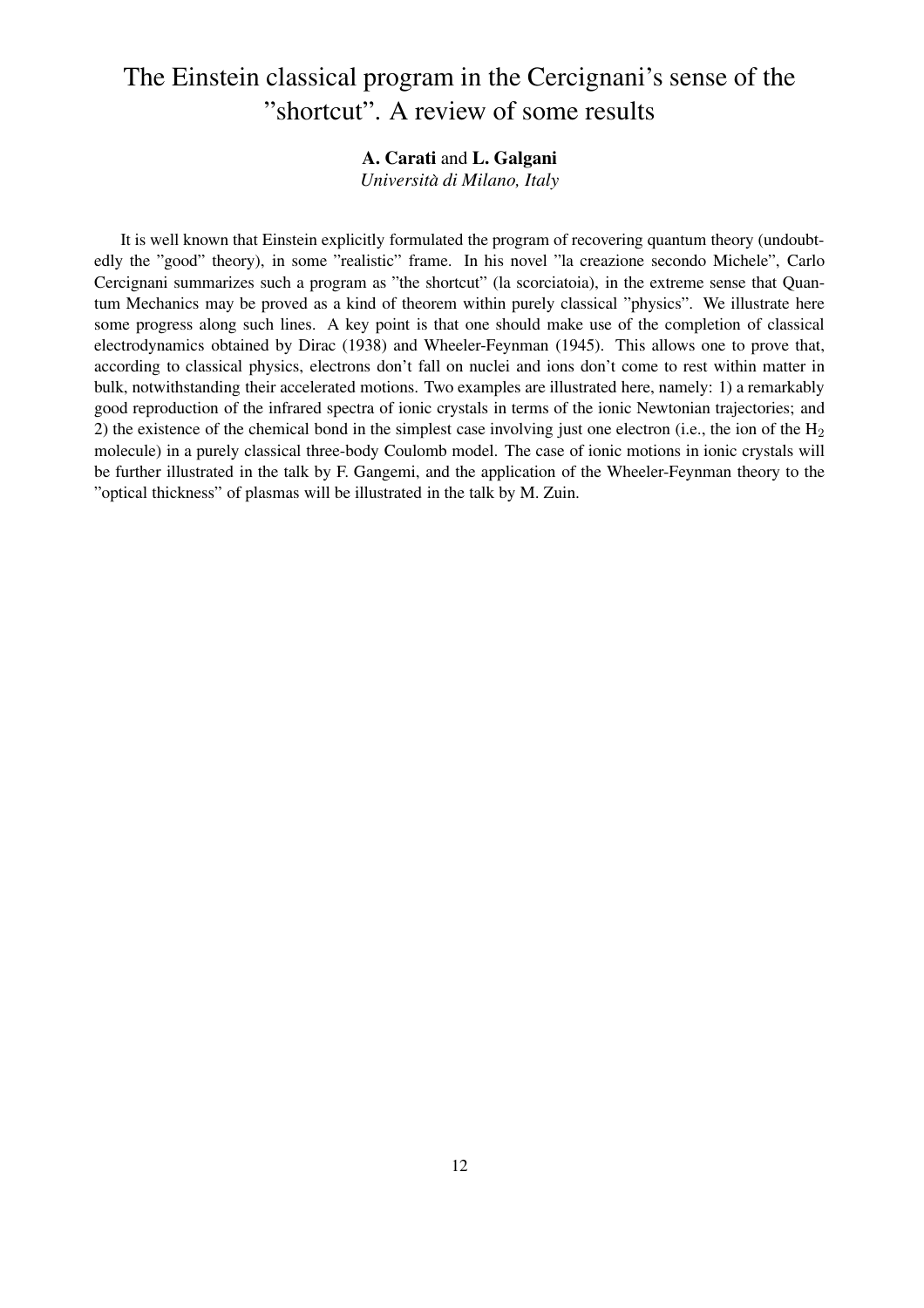## The Boltzmann Equation modeling Mixtures and Polyatomic Gases

Irene M. Gamba *The University of Texas at Austin, USA*

We considered well posedness problem for the system Boltzmann flow for mixtures with disparate masses and the scalar flow for Polyatomic gases, as well as functional properties involving the propagation in  $L_k^p$  $_{k}^{p}(\mathbb{R}^{d})$  theory and Sobolev spaces. These models are presented in a unified framework from a functional viewpoint that identifies the role of the differential cross section, with integrable angular forms, into getting a priori moment estimates that generate coercivity and uniform bound, so a common functional framework applied. We have established existence and uniqueness theory in the space in  $L_k^1$  $_{k}^{1}(\mathbb{R}^{d})$ , for well prepared weights depending on such collisional cross section forms, as well as control of exponential moments that control the high energy tail decay, explicitly characterized by the coercive and upper bounds, much in the classical theory of PDE in Sobolev spaces. From there, it follows the propagation of  $L^p(\mathbb{R}^d)$ , for  $1 < p \leq \infty$ , polynomially and exponentially weighted, as well as higher Sobolev regularity theory. Their bounds can be traced back to the coercive constants and a priori moments upper bounds estimates. A functional ODE in Banach spaces ties up the existence, uniqueness as well as stability results. One interesting point associated to the polyatomic gas collisional model is that the additional interchange of internal energy variables interplays with possible differential cross sections depending on the integrability of partition functions of kinetic and internal energies. One of these differential cross sections enables a fully consistent derivation of the extended thermodynamics moments equation for approximating Polyatomic gas models. This is work with Milana Pavic-Colic and Erica de la Canal.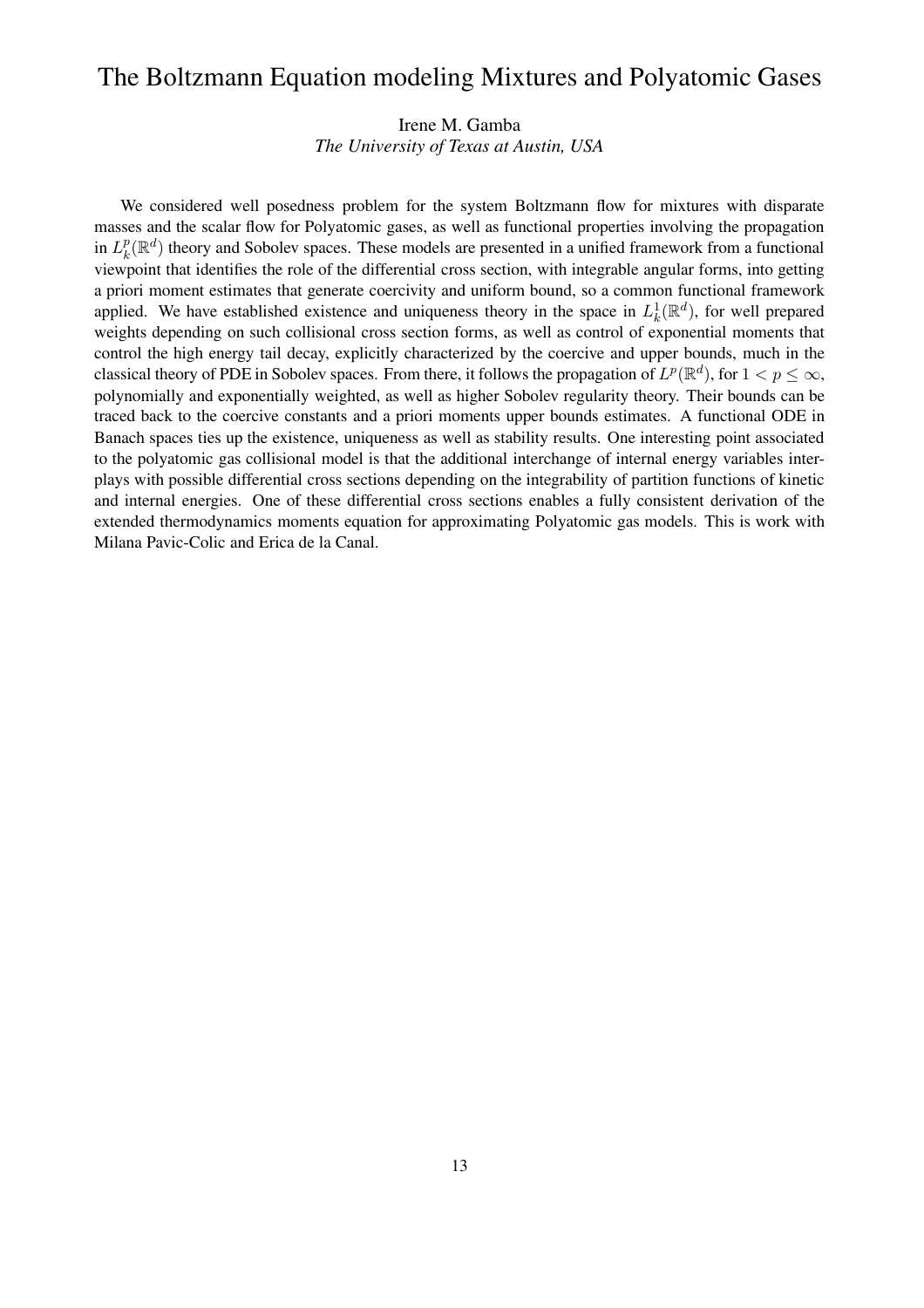# The Cercignani conjecture about a classical zero-point energy. Preliminary results

F. Gangemi<sup>1</sup>, R. Gangemi<sup>1</sup>, A. Carati<sup>2</sup> and L. Galgani<sup>2</sup> <sup>1</sup> *Universita di Brescia, Italy `* <sup>2</sup> *Universita di Milano, Italy `*

A characteristic feature of Quantum Mechanics is that it predicts zero-point motions, i.e., the existence of states with a nonvanishing kinetic energy at zero temperature. This is a fact that is experimentally verified and is considered to be ununderstandable in a classical frame. In the year 1972 Carlo Cercignani advanced the idea that classical zero-point motions may be conceived, if one understands them as characterized by the qualitative property of being ordered rather than chaotic. Here we report preliminary results on such a line, concerning the ionic trajectories in ionic crystal models, which are already known to reproduce in a remarkably good way the experimental infrared spectra.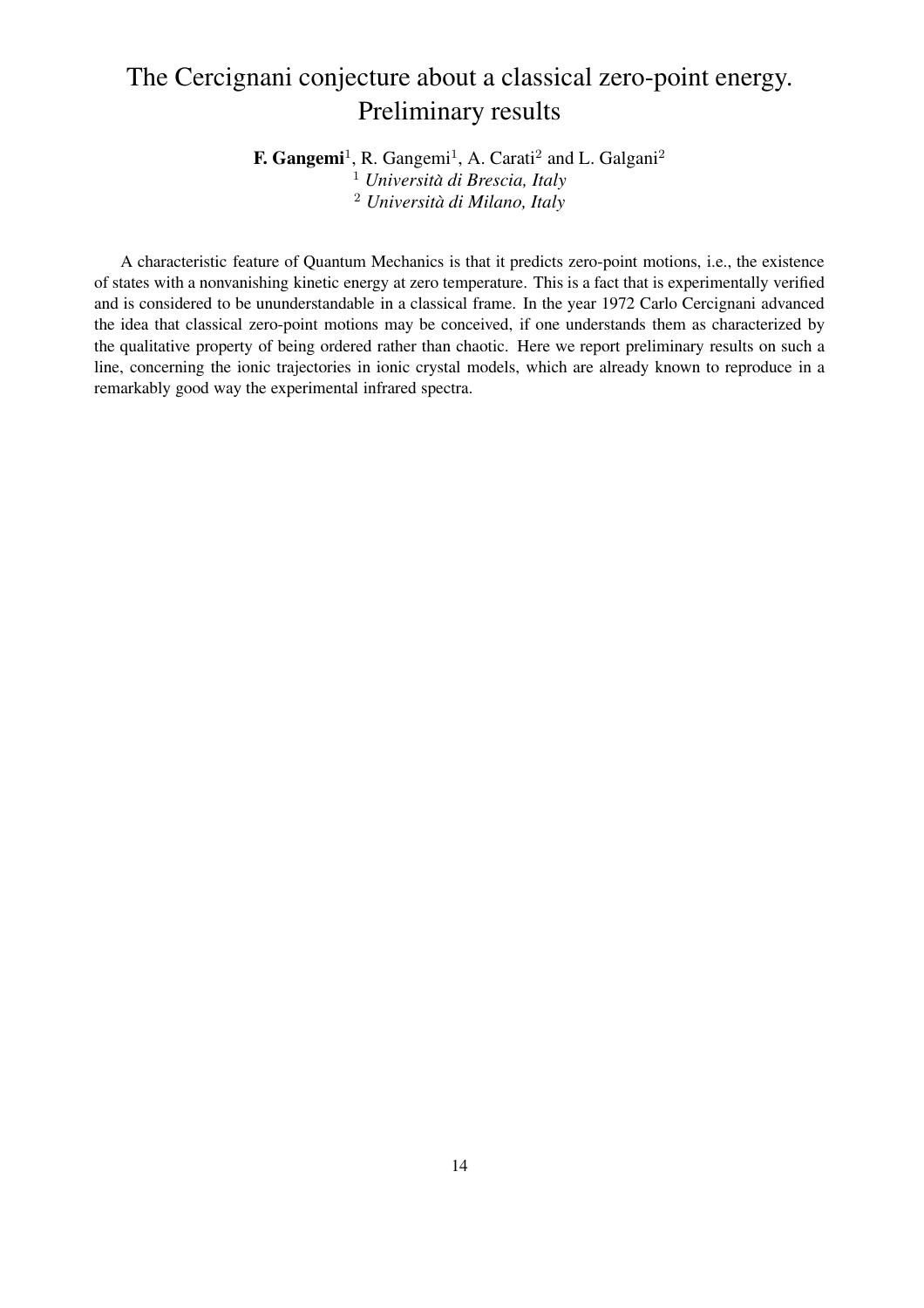# Taking the heritage: recent developments in the anisotropic eddy viscosity

### Massimo Germano *Duke University, USA*

In the poliedric activity of Carlo Cercignani, from rarefied gasdynamics to turbulence in continuum flows, the study of subgrid models based on anisotropic eddy viscosities represents a singular and particular chapter. In this contribution devoted to the memory of his premature death, the origin and the development of this topic with his stricter collaborators is traced, and new recent results are illustrated, in the ideal continuity of a common and cooperative research.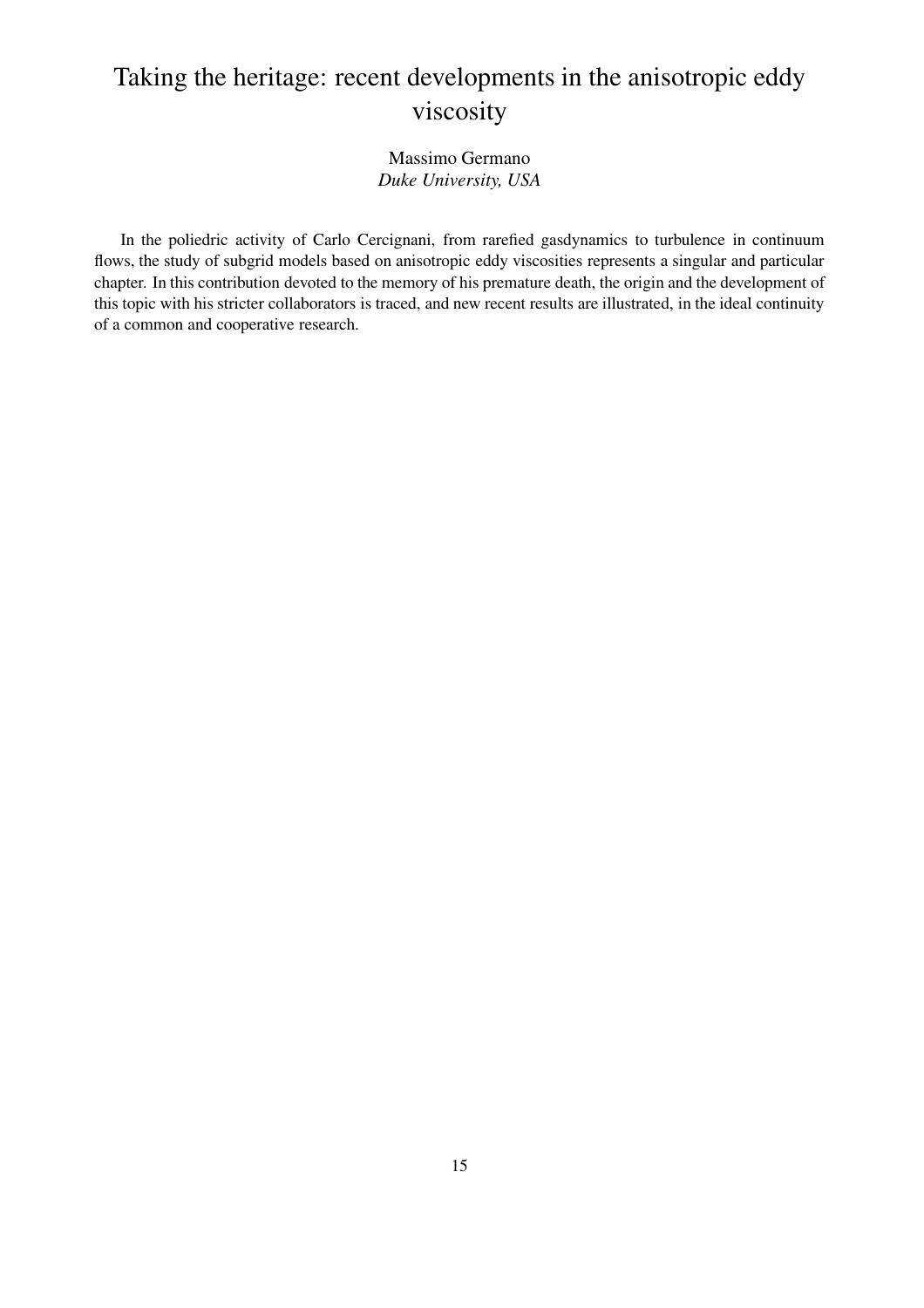# Half-space problems for the Boltzmann equation with phase transition at the boundary

## François Golse *Ecole Polytechnique, France ´*

In the early 1980s, C. Cercignani conjectured the number of compatibility conditions to be imposed to the boundary data of a half-space problem for the linearized Boltzmann equation in order for the solution to vanish at infinity. His conjecture involved the signature of the Hessian of the entropy flux at the linearization Maxwellian, viewed as a quadratic form restricted to the space of collision invariants. Cercignani's conjecture is in complete agreement with the theory of boundary data for the acoustic system. Slightly later, Y. Sone, K. Aoki and their collaborators investigated systematically a nonlinear variant of Cercignani's problem by careful numerical simulations. Consider the half-space problem for the (nonlinear) Boltzmann equation, assuming that the distribution function of particles entering the half-space is the centered Maxwellian with saturating vapor pressure corresponding to the temperature of the gas at the boundary. Y. Sone, K. Aoki and their collaborators proposed a complete classification of the Maxwellians state at infinity for solutions of the half-space problem for the Boltzmann with such boundary conditions. Their theory involves a number of compatibility conditions on the pressures and temperatures at the boundary and at infinity, and on the Mach number at infinity which coincides with C. Cercignani's conjecture in the linearized case. This problem has been studied systematically by T.-P. Liu and S.-H. Yu by a time marching strategy involving their theory of Green functions for the linearized Boltzmann equation. The purpose of this talk is to offer an alternative approach to treat the transition between evaporation and condensation at the boundary which is based on the standard energy method, and on Nicolaenko's theory of generalized eigenfunctions for the linearized collision integral. (Work in collaboration with N. Bernhoff.)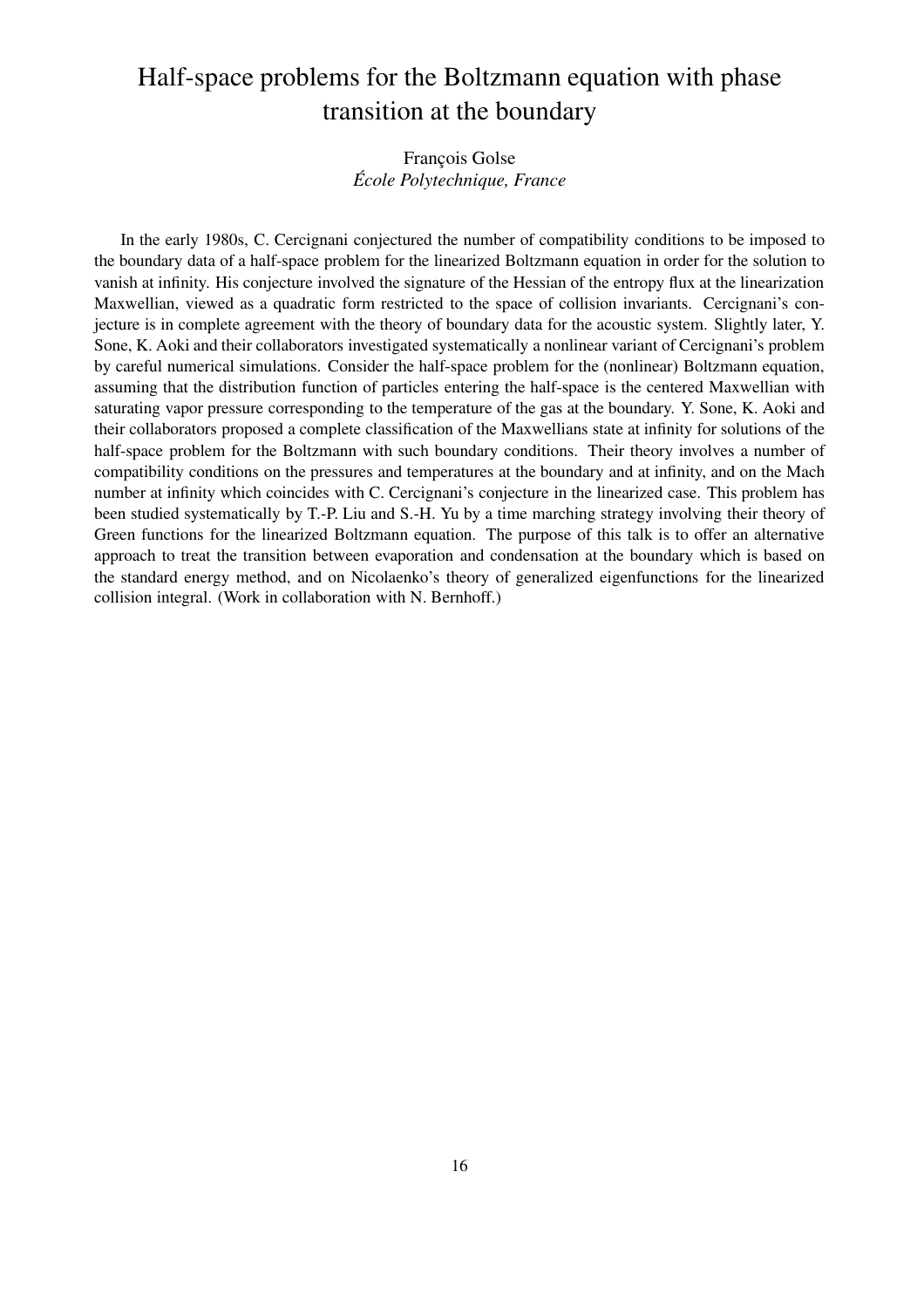# Simulation of the gas mixture behaviors using Hard Sphere and Ab Initio potentials

Alexey Polikarpov<sup>1</sup>, Irina Graur<sup>2</sup> and Felix Sharipov<sup>3</sup>

<sup>1</sup> *Ural Federal University, Ekaterinbourg, Russia*

<sup>2</sup> *Aix-Marseille Universite, CNRS, Marseille, France ´*

<sup>3</sup> *Universidade Federal do Parana, Curitiba, Brazil*

In a such case the temperature and pressure of a vapor are supposed to be equal to those of a solid. When the gas becomes more rarefied the equilibrium at gas-solid interface is disturbed and the kinetic methods or Navier-Stokes equation with jump boundary conditions should be applied for the accurate description of the interface. The development and implementation of a such kind of approaches are in a focus of interests of the present work. Let us consider a mixture of the monatomic gases, Helium and Argon, confined between two parallel infinite solid layers of Argon, with colder surface at  $y=0.5$  and hotter at  $y=0.5$ . One component of this mixture, Helium, can just reflect from the solid surface, while another component of the mixture, Argon, represents the gaseous fraction of the solid phase and so can sublimate or deposit (de-sublimate). The Boltzmann type kinetic equation is used to simulate the gas sublimation in the gas mixture flow for arbitrary gas rarefaction. Here the McCormack model [1] is used for the simulation of the collision term. Since only small temperature and pressure difference are considered the distribution function of each species is linearized. This procedure leads to the system of two linearized kinetic type equations. The Discrete Velocity Method (DVM) is used to solve this system. The spatial derivatives are approximated by the second-order accurate TVD type numerical scheme [2]. The Gauss-Hermit polynomials are used for the discretization in the molecular velocity space. The specific temperature range was chosen, where He cannot be in a solid state while Ar can sublimate and deposit. Two values of the reference temperature, T0=50K and 70K, are chosen based on the sublimation curve of Argon provided in Ref. [3]. Two type of potential are used in the simulations: the classical Hard Sphere (HS) potential [4] and ab initio (AI) potential [5]. The values of the molecular diameter ratio are needed to the implementation of the HS model, which was calculated from Ref. [4]. The profiles of the macroscopic parameters, pressure and temperature of the mixture are shown on Figs. 1 and 2, respectively for the initial concentration of He equal to 50near to the colder solid surface. This phenomenon, called also "negative temperature gradient" was also found in the numerical simulations of the evaporation and concentration [6]. As it is clear from these Figures the results obtained by two potentials are very close.



Figure 1: Pressure (a) and temperature (b) of gas mixture

Acknowledgements The work of A. Polikarpov was financially supported by RFBR grant 18-31-00194. I. Graur would like to acknowledge the financial support provided by the European Union network program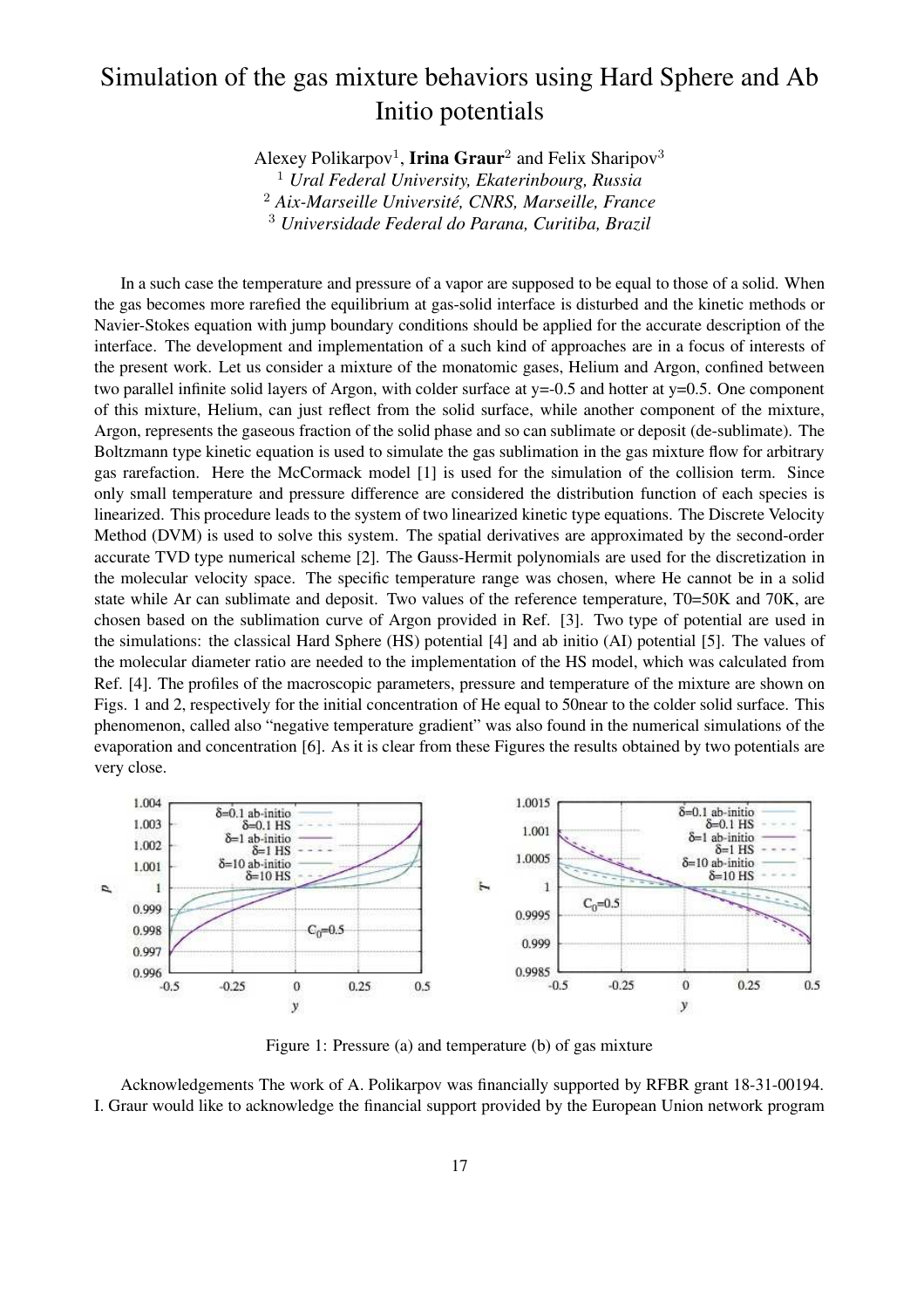H2020, MIGRATE project under Grant Agreement No.643095.

#### References

[1] McCormack, Construction of linearized kinetic models for gaseous mixture and molecular gases, Phys. Fluids 16 (1973) 2095-2105.

[2] A. Polikarpov, I. Graur, Heat and mass transfer in a rarefied gas confined between its two parallel condensed phases, Int. J. Heat Mass Transfer 124 (2018) 967-979.

[3] A. G. M. Ferreira, L. Q. Lobo, The sublimation of argon, krypton, and xenon, J. Chem. Thermodynamics 40 (1621-1626).

[4] G. A. Bird, Molecular Gas Dynamics and the Direct Simulation of Gas Flows, Oxford Science Publications, Oxford University Press Inc., New York, 1994.

[5] F. Sharipov, V. Benites, Transport coefficients of argon and its mixtures with helium and neon at low density based ab initio potentials, Fluid Phase Equilibria 498 (2019) 23-32.

[6] K. Aoki, N. Masukawa, Gas flows caused by evaporation and condensation on two parallel condensed phases and the negative temperature gradient: numerical analysis by using a nonlinear kinetic equation, Phys. Fluids 6 (3) (1994) 1379-1395.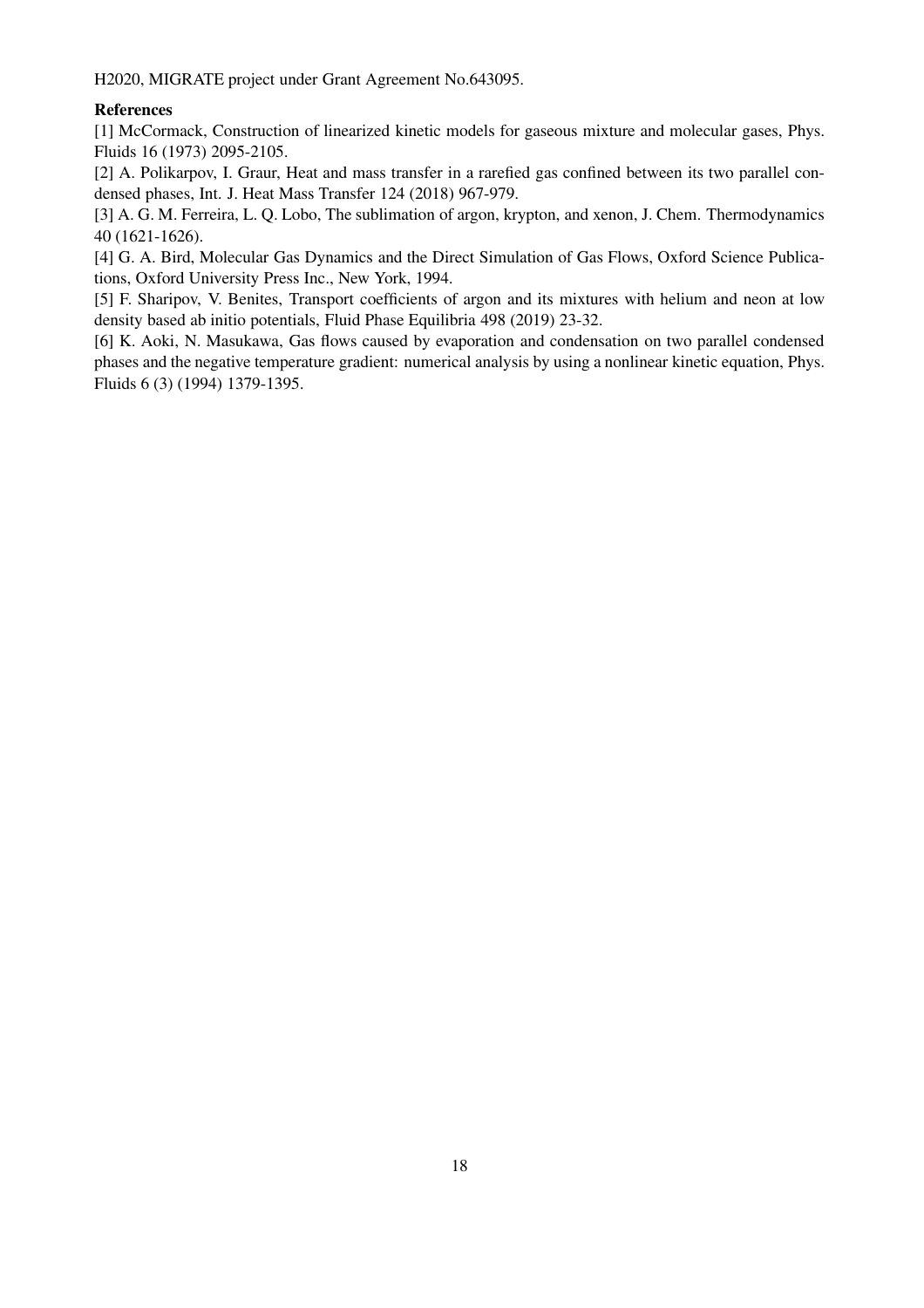## Consistent BGK models for gas mixtures and applications

## Maria Groppi *University of Parma, Italy*

Relaxation time approximations of BGK type constitute one of the most popular and flexible simplified kinetic models of the true integrodifferential Boltzmann equation in Rarefied Gas Dynamics, retaining the most significant mathematical and physical features of the actual Boltzmann equation. Their extension to more complex physical scenarios, like multicomponent flows, is not trivial since some inconsistencies can arise, like breakdown of positivity of densities and temperature fields and of the indifferentiability principle. In this talk, some consistent relaxation time-approximation models of BGK-type for inert gas mixtures are presented and their main properties are discussed. Consistency is based on three basic properties: correct reproduction of conservation laws, H-theorem and uniqueness of equilibrium solution.

The main peculiarities of the presented BGK models will be highlighted with reference to their continuum limits obtained by Chapman-Enskog expansions. In particular, we will focus on a recent BGK model, reproducing the structure of the Boltzmann collision operator for mixtures and well suited to deal with various intermolecular collisional potentials, and on its Navier Stokes asymptotics in different collision dominated regimes. Finally, some applications to evaporation-condensation problems and shock wave structure will be presented.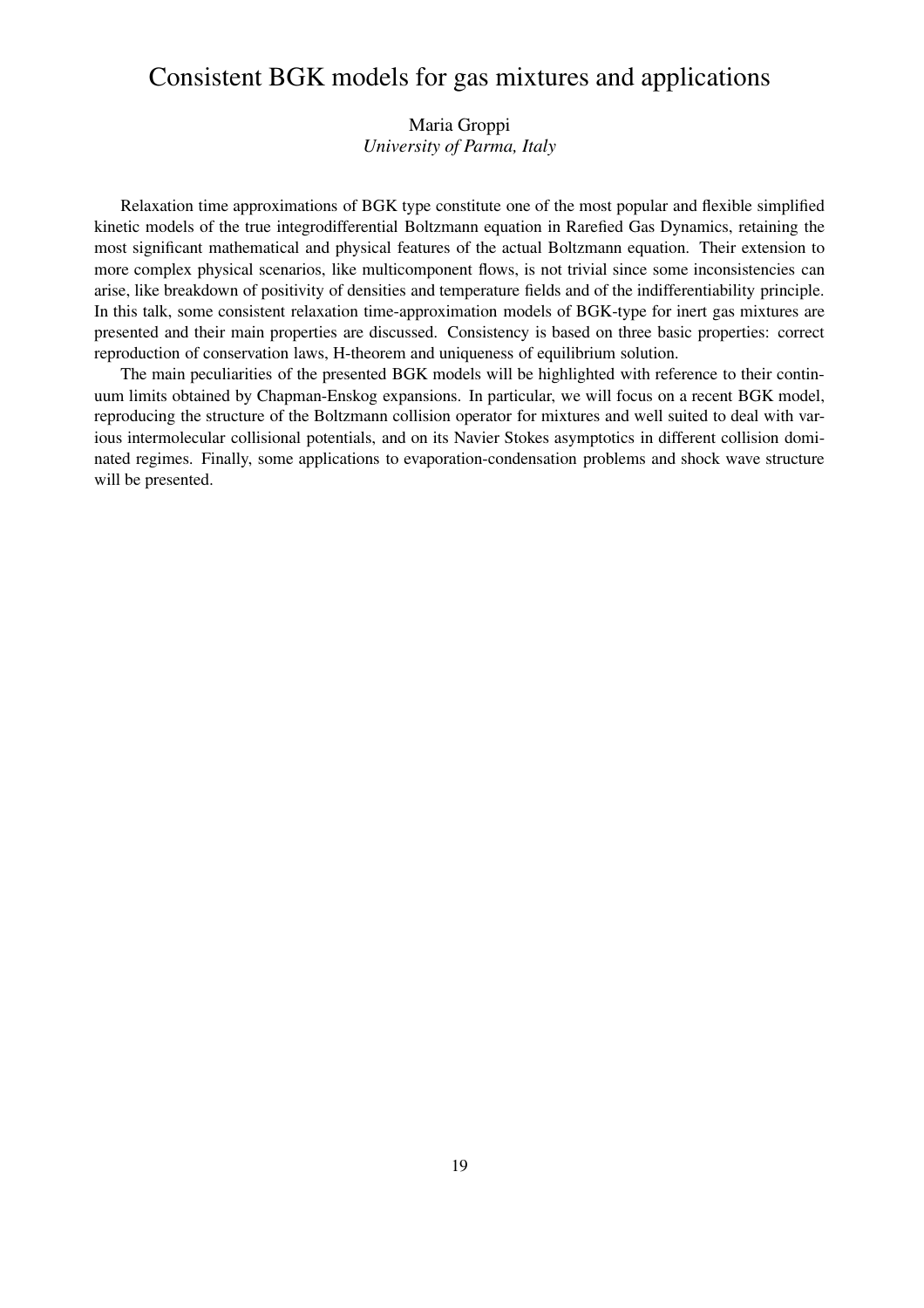## Random walk in a one-dimensional Lévy random medium

## Marco Lenci *Universita di Bologna, Italy `*

One speaks of anomalous diffusion when a process (e.g., a mechanical system of particles or a stochastic process) diffuses through space with a different law than that of the Brownian motion. These types of systems are observed both in physics (rarefied gases, certain glassy materials) and in other sciences (e.g., ethology, social sciences, financial mathematics). The most realistic models of anomalous diffusion are those where the anomalous behavior is caused by particular properties of the media the process lives in. The mathematical literature on such systems is rather scant. We present a continuous-time random walk in random medium which generalizes a system known in the physical literature as Lévy-Lorentz Gas: a particle travels at constant speed between target points that are randomly placed on the real line with fattailed interdistances. Depending on the decay of the tail of the distribution, this process may exhibit different types of anomalous diffusion.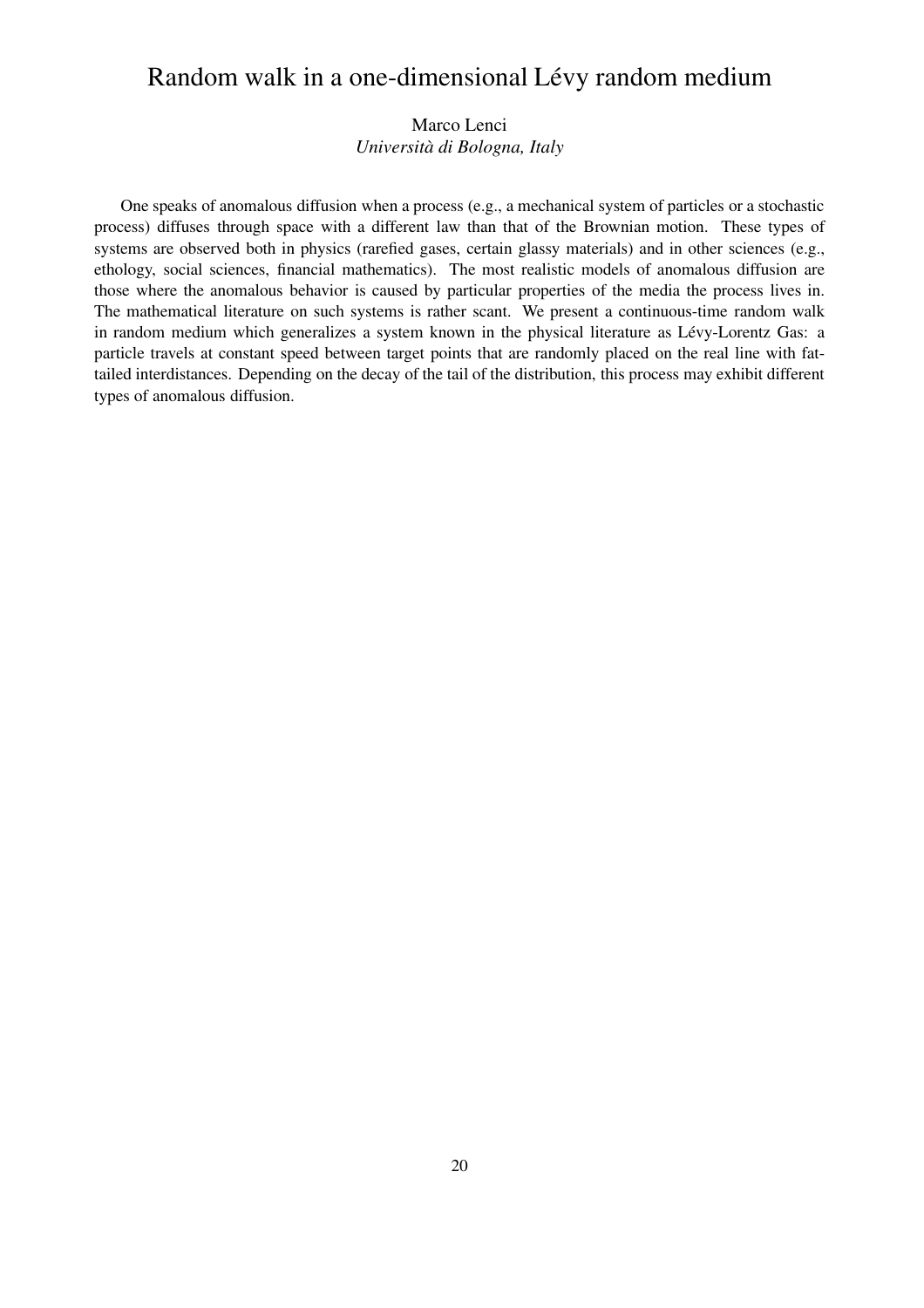# Variational solutions of the linearized Boltzmann equation for hard-sphere molecules and Cercignani-Lampis boundary conditions

Silvia Lorenzani *Politecnico di Milano, Italy*

In this work, a variational approach has been used to obtain asymptotic near-continuum solutions of the linearized Boltzmann equation for hard-sphere molecules, in order to provide analytical expressions for the thermal slip coefficients needed to extend the validity of the Navier-Stokes equations into the transition regime. The Cercignani-Lampis boundary conditions have been considered in order to take into account the influence of the tangential momentum and the normal energy accommodation coefficients on the slip parameters. The theoretical results have been compared with the experimental data for five different noble gases (helium, neon, argon, krypton and xenon) and, for each of them, the accommodation coefficients have been extracted. Then, these values have been used to evaluate the temperature-driven mass flow rate and the thermal molecular pressure exponent by means of our variational technique. A comparison with the experimental measurements reveals a fairly good agreement within the range of validity of the proposed second-order slip model.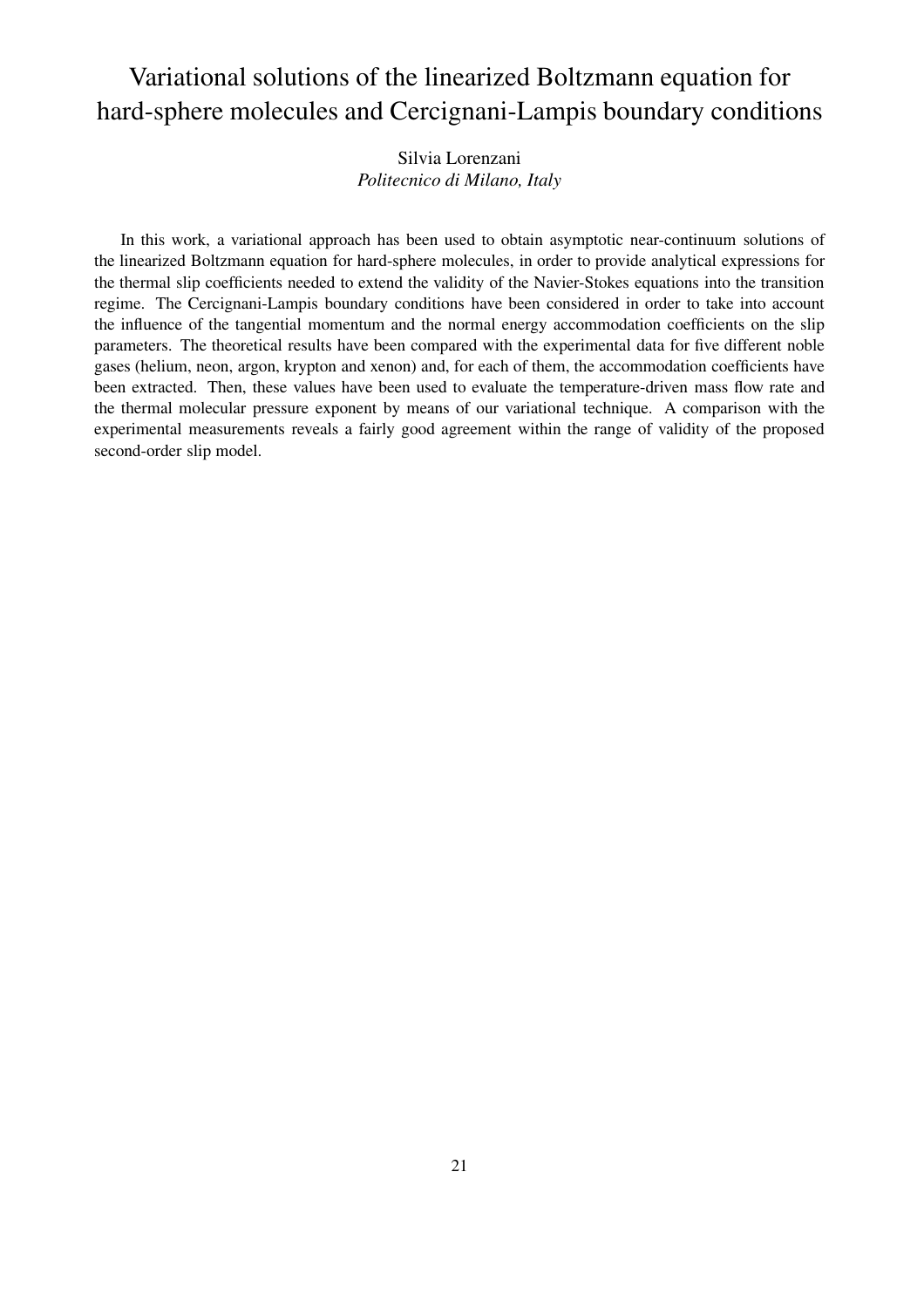## Nonlocal kinetic models for cell-cell adhesion

### Nadia Loy *Politecnico di Torino, Italy*

In this talk we present a nonlocal kinetic model for cell-cell adhesion, i.e. the tendency of cells to form junctions between their membranes. We will deal with a transport equation with a nonlocal quadratic interacting operator which implements a velocity-jump process, that is the typical microscopic stochastic dynamics that describes cell motion. Moreover, we have nonlocality because we suppose that cells sense the environment by extending their protrusions up to a maximum sensing radius. Furthermore, the model can be enriched with the volume filling effect also introducing physical limits of migration, that is when cells cannot move because of overcrowding. In order to obtain physical results, the sensing radius determining the nonlocality depends on time, position and direction of sensing. A linear stability analysis in the one dimensional case will be performed. We analyse how the actual possible sensing of the environment influences the dynamics by recovering the appropriate macroscopic limits and by integrating numerically the kinetic transport equation.

#### References

[1] N. Loy and L. Preziosi (2020). Kinetic models with non-local sensing determining cell polarization and speed according to independent cues, Journal of Mathematical Biology, volume 80, pages 373-421.

[2] N.Loy and L.Preziosi (2020). Modelling physical limits of migration by a kinetic model with non-local sensing, Journal of Mathematical Biology, volume 80, pages 1759-1801.

[3] N.Loy and L.Preziosi (2020). Stability of a non-local kinetic model with density dependent orientation bias, Kinetic and Related Models, volume 13(5), pages 1007-1027.

[4] N.Loy and L.Preziosi (2020). Stability of a non-local kinetic model with density dependent speed, Mathematical Medicine and Biology: A Journal of the IMA, 00, 123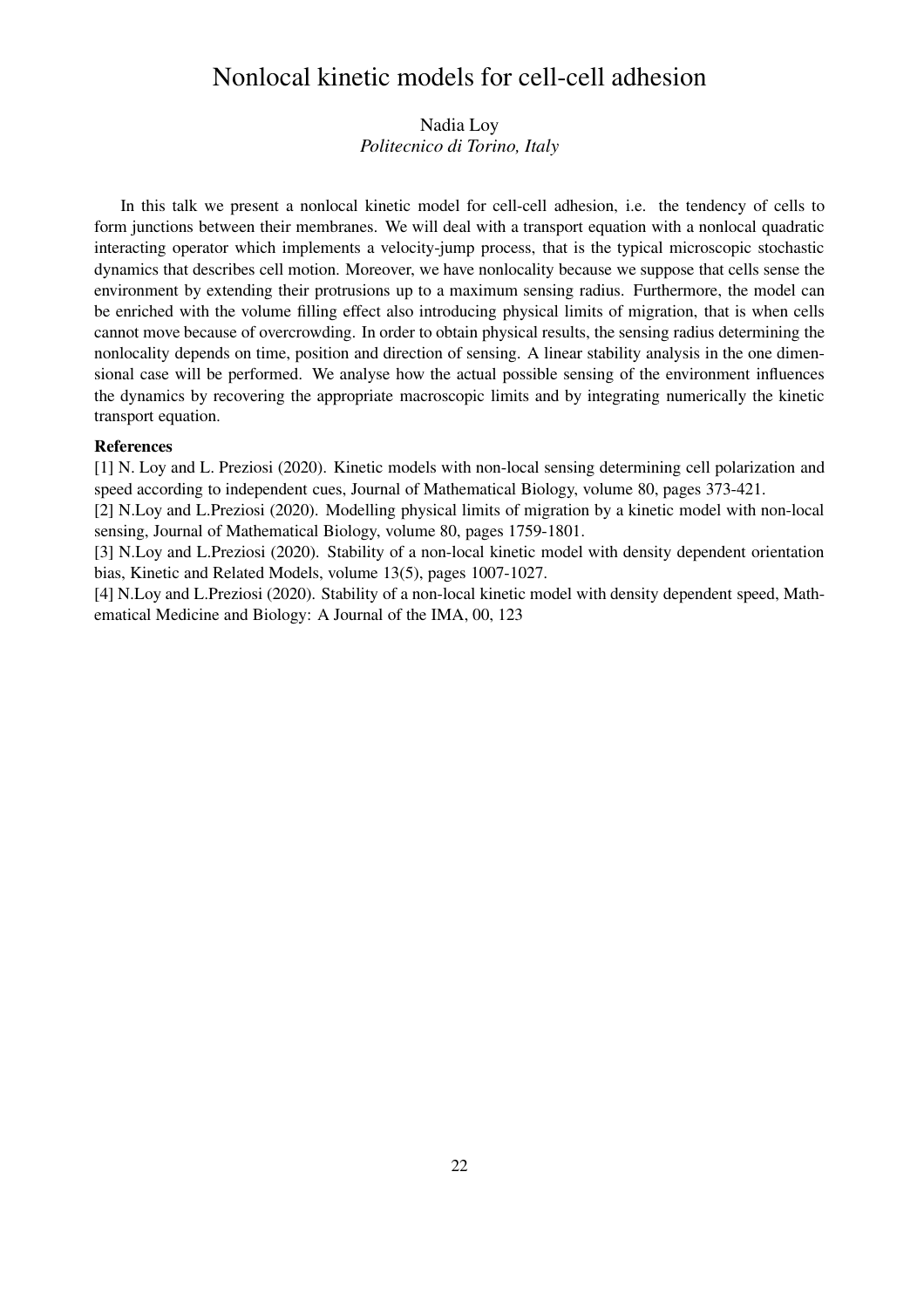# The key role of the functions of the Mittag-Leffler type in eternal solutions of the Boltzmann equation

**Francesco Mainardi**<sup>1</sup> and Armando Consiglio<sup>2</sup>

<sup>1</sup> *University of Bologna, Italy* <sup>2</sup> Universität Würzburg, Germany

In 2002 Bobylev and Cercignani published two papers in Journal of Statistical Physics where they considered two classes of solutions of the Boltzmann equation with infinite energy. The corresponding solutions turn out to be self-similar and eternal (using their language) and it is suitable to revisit them in a more general framework, also considering plots not present in their papers. As a matter of fact, these solutions are indeed expressed in terms of special functions of the Mittag-Leffler type, that in those times were practically unknown to most applied mathematicians and physicists. In this presentation we recall the main properties of these functions that are known to play fundamental roles in differential equations of fractional order; as a consequence, this could presage a possible use of the fractional calculus in dealing with some aspects related to the Boltzmann equation.

#### References

A.V. Bobylev and C. Cercignani, Exact eternal solutions of the Boltzmann equation, Jour. Stat. Phys., 106, 1019-1038, (2002).

A.V. Bobylev and C. Cercignani, Self-similar solutions of the Boltzmann equation and their applications, Jour. Stat. Phys., 106, 1039-1072 (2002).

A.V. Bobylev and C. Cercignani, The inverse Laplace transform of some analytic functions with an application to the eternal solutions of the Boltzmann equation, App. Math. Lett., 15, 807-813 (2002).

R. Gorenflo and F. Mainardi : "Fractional calculus, integral and differential equations of fractional order", in A. Carpinteri and F. Mainardi (Editors), Fractals and Fractional Calculus in Continuum Mechanics, Springer Verlag, Wien (1997), pp. 223-276. Vol. 378, series CISM Courses and Lecture Notes. Advanced School CISM, Udine, Italy, 23-27 September 1996. E-print arxiv.org/abs/0805.3823

R. Gorenflo, A.A Kilbas, F. Mainardi and S.V. Rogosin: MittagLeffler Functions. Related Topics and Applications, Springer, Berlin (2020), Second Edition. pp. XVI + 540, ISBN 978-3-662-61549-2, Springer Monographs in Mathematics.

F. Mainardi: Why the Mittag-Leffler function can be considered the Queen Function of the Fractional Calculus?, Entropy (MDPI) Vol. 22 (2020) 1359/1-29; DOI:10.3390/e2212135. Updated version in E-print arXiv:2101.03894, pp.52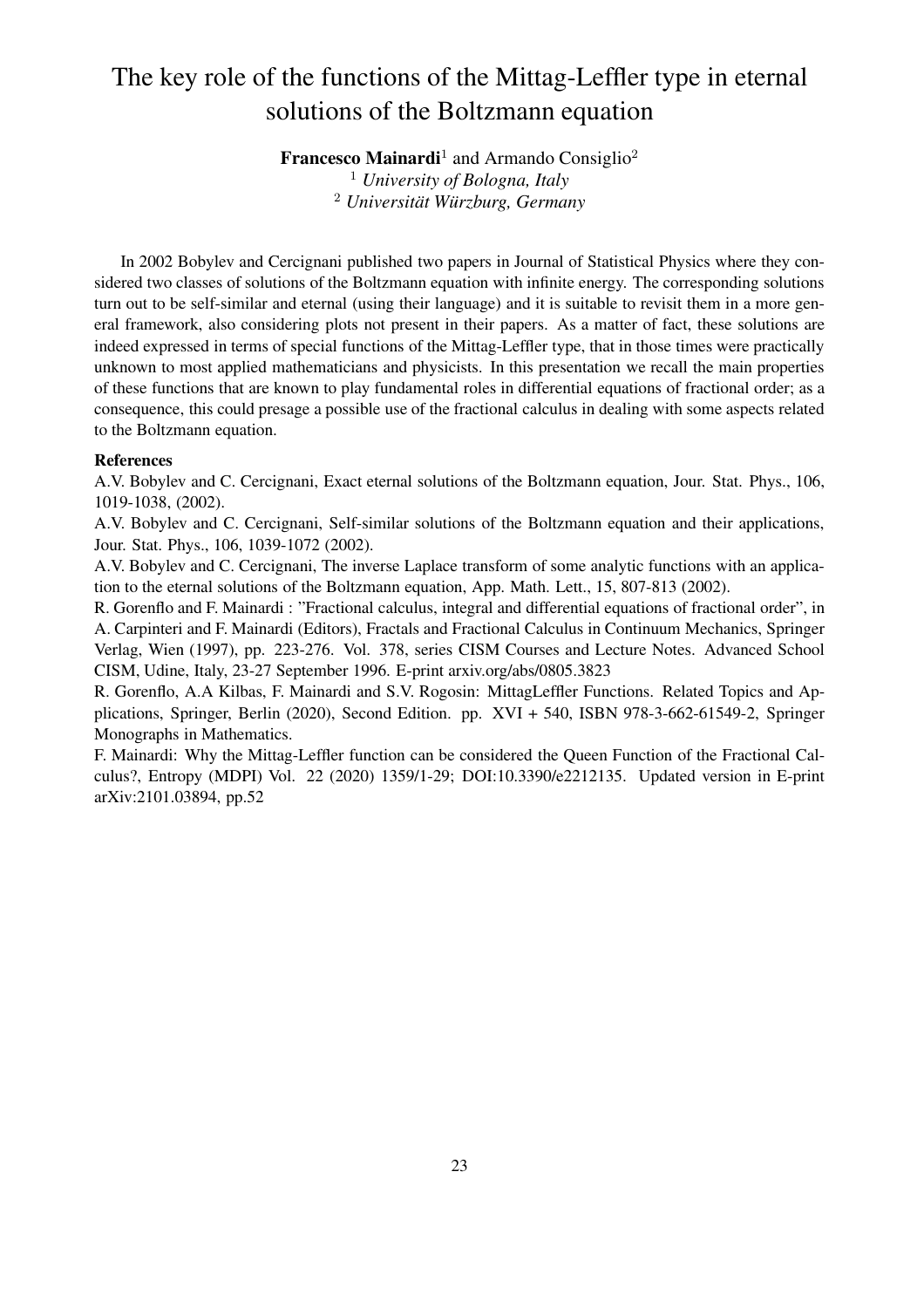# Propagation of two-dimensional localized vibroacoustic disturbances in a rarefied gas

### Avshalom Manela *Technion, Haifa, Israel*

We study the effect of gas rarefaction on the propagation of pressure disturbances in a two-dimensional setup of a gas confined by an infinite plane undergoing non-uniform small-amplitude vibrations. Focusing on harmonic oscillations that are applied to only part of the surface, the problem is analyzed in the entire range of gas rarefaction rates, governed by the ratio between the gas mean free path and wavelength of imposed wall perturbations. Analytical solutions are obtained in the free-molecular and continuum limits, and are supplemented by direct simulation Monte Carlo calculations. The primary effect of gas rarefaction in increasing the decay rate of acoustic perturbations is discussed and rationalized.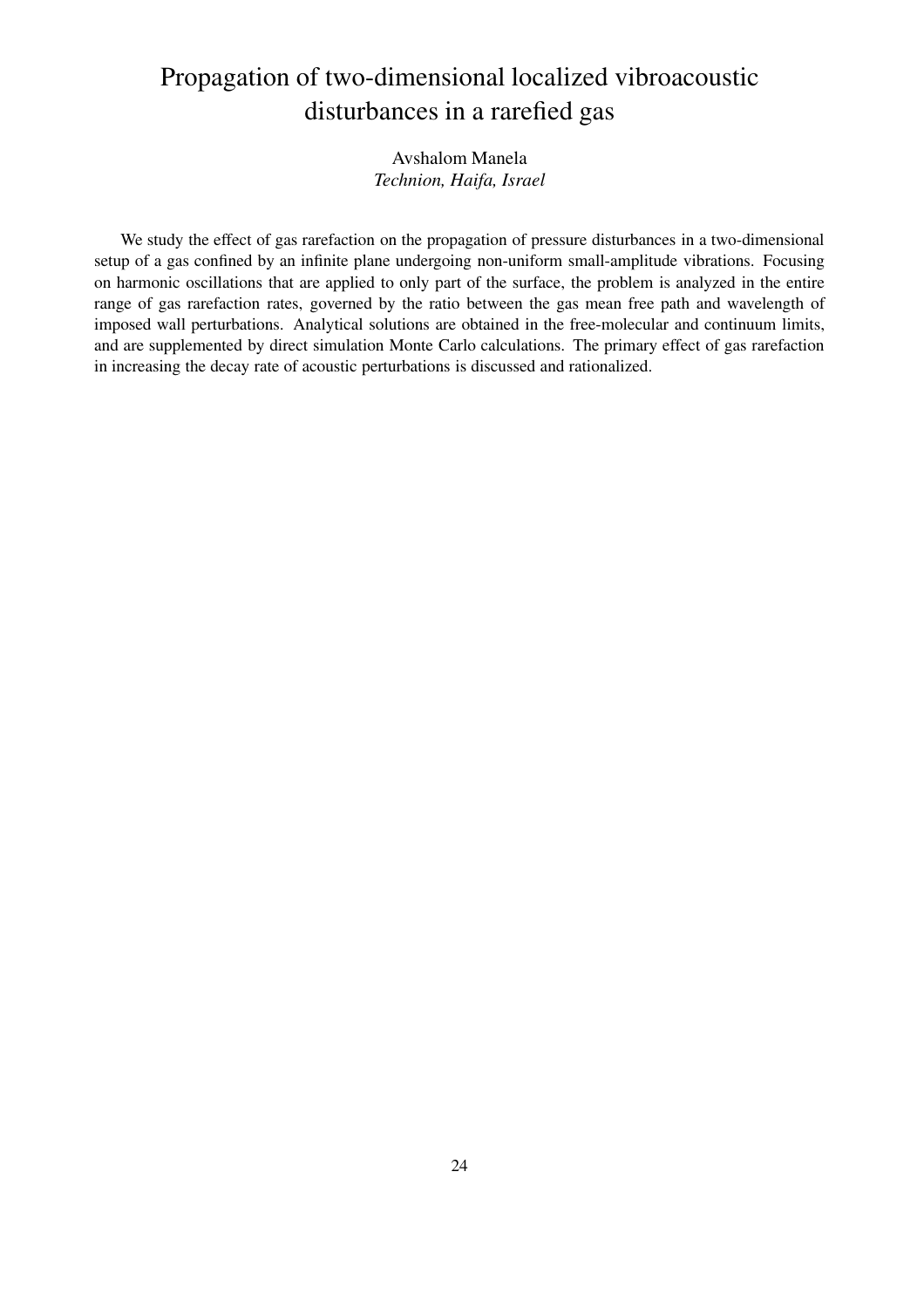## Charge transport in graphene nanoribbons

## Giovanni Nastasi *University of Catania, Italy*

Charge transport in graphene nanoribbons is investigated by solving the Boltzmann equation with a discontinuous Galerkin method. All the electron-phonon phonon scattering mechanisms are taken into account. As energy bands we adopt those proposed by M. Bresciani et al. (Solid-State Electronics, 54, 1015-2021, 2010) while according to V.K. Dugaev and M.I. Katsnelson (Physical Review B, 88, 235432, 2013) the edge effects are included as an additional scattering obtained from the Berry-Mondragon model which is valid for moderate edge disorder. With this approach a 1D transport problem has been solved. A degradation of the electron velocity, and consequently of the current, is found by reducing the nanoribbons width.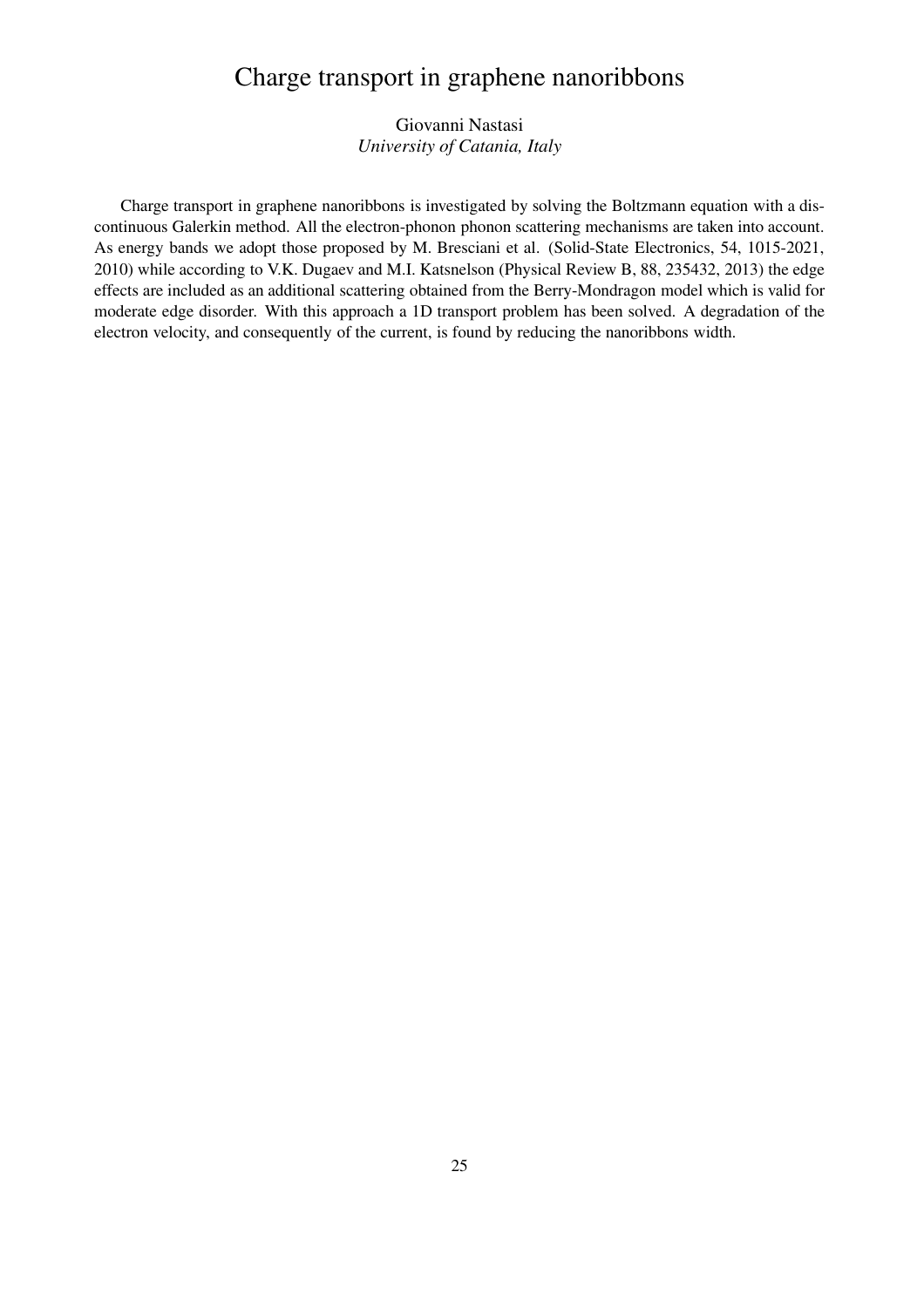# BGK models for gas mixtures, polyatomic molecules and gases with chemical reactions: Modeling and theory

## Marlies Pirner *University of Würzburg, Germany*

A kinetic description for evolving gases with a simplification of the collision operator is given by the BGK model. I will present such models for gas mixtures, polyatomic molecules and gases with chemical reactions. They are multi-species models, for which we can show conservation properties, H-Theorem, existence of solutions, results on the large-time behavior and macroscopic limits.

In this talk I will present recent theoretical results on these models concerning existence of solutions, large-time behavior and the non-linear limit to reaction diffusion equations.

This is joint work with Christian Klingenberg, Gabriella Puppo, Christian Schmeiser and Gianluca Favre.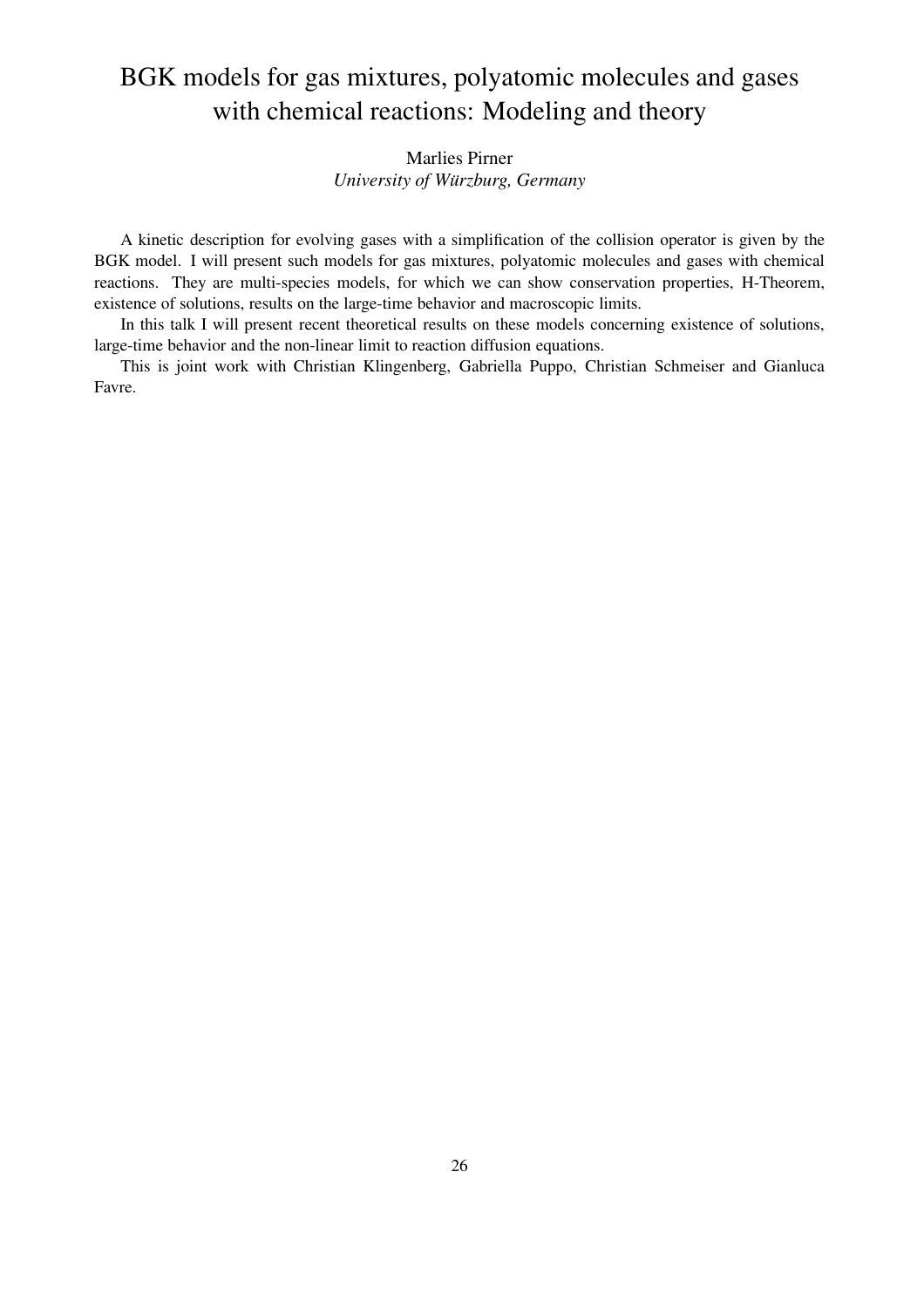# On the size of backward clusters in a low-density regime for hard-sphere systems

#### M. Pulvirenti

### *Universita di Roma La Sapienza, Italy ` International Research Center M&MOCS, Universita dell'Aquila, Cisterna di Latina, Italy `*

Consider a system of N hard spheres of diameter  $\varepsilon$  in the three dimensional torus. For a given particle, fixed a time  $t > 0$ , let us introduce its backward cluster, namely the subset of particles which really influence the motion of this particle up to the time  $t$ . This notion, interesting in itself, has been introduced in [1]. Now we are interested in estimating the mean size (with respect to a given probability measure) of a backward cluster. This problem has been approached in [1] in the Boltzmann-Grad limit, namely when  $N \to \infty$ ,  $\varepsilon \to 0$  and  $\varepsilon N = 1$ . Then we can use the Boltzmann equation and the mean size can be estimated almost explicitly by means of the Wild sum. However, before the limit, the control of the mean size of the backward cluster is straightforward only for a short time interval, while this is an open difficult problem in general, like as the global validity problem for the Boltzmann equation. Here I present an estimate global in time, uniform in  $\varepsilon$ , N for  $\varepsilon N = 1$ , when the averages are computed by means of an equilibrium measure at a given temperature. This is a result obtained in collaboration with S.Simonella [2].

#### References

[1] Aoki,K., Pulvirenti,M., Simonella,S. and Tsuji,T.: Backward clusters, hierarchy and wild sums for a hard sphere system in a low-densityregime. M3AS25, n.05, 995-1010 (2015).

[2] Pulvirenti, M. and Simonella, S. : On the cardinality of collisional clusters for hard spheres at low density. Disc. Cont. Dynam. Syst. 41 n.8 pp. 3903–3914 (2021)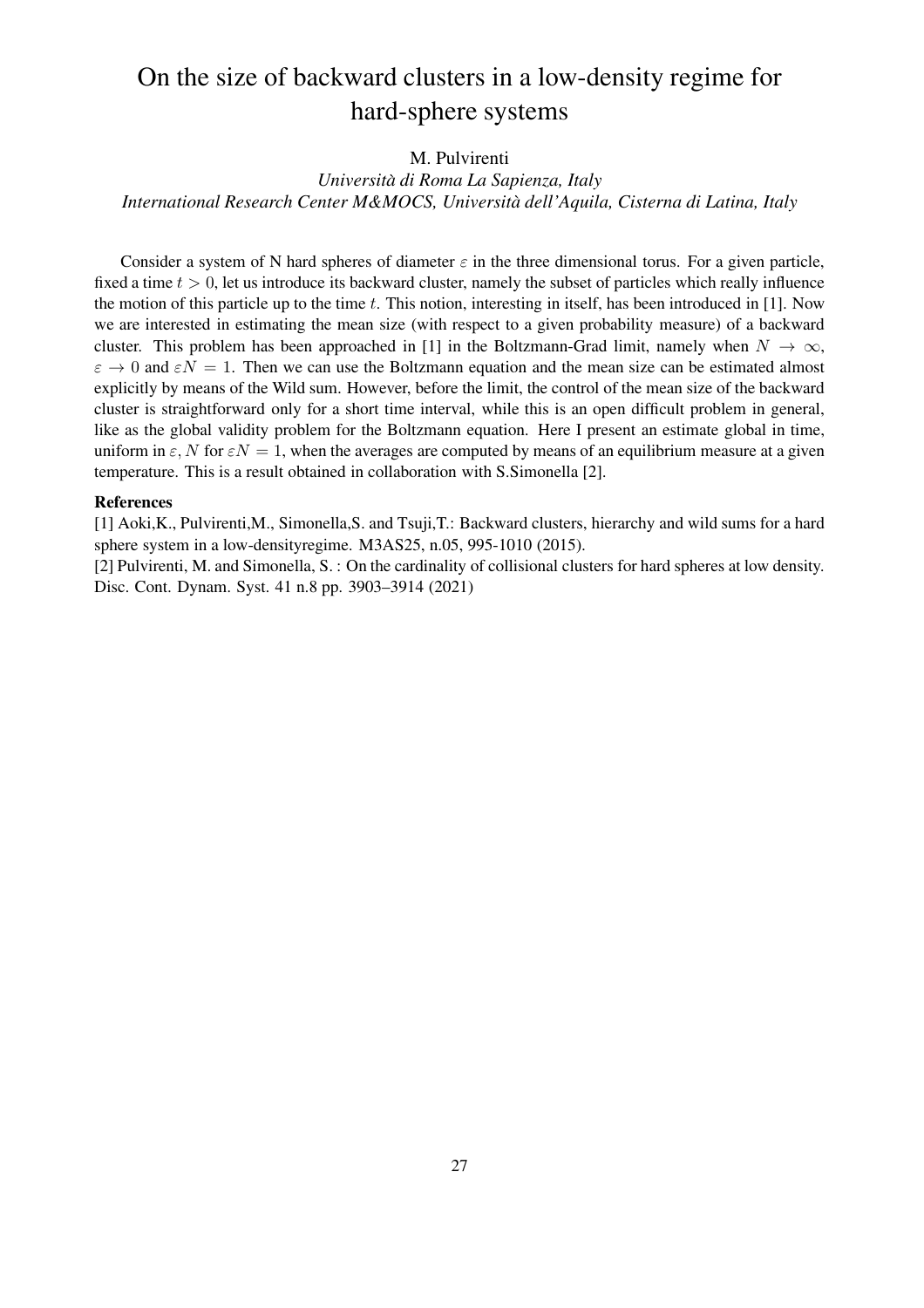## A Gas-Kinetic Scheme for Turbulent Flow

Marcello Righi

*Zurich Univerity of Applied Sciences/Federal Institute of Technology Zurich, Switzerland*

Gas-Kinetic Schemes (GKS) of various orders can be derived for the Navier-Stokes equations [5] for the finite volume and finite element discretizations; they often require a greater computational effort but offer a number of advantages in terms of accuracy. They may serve as a starting point to develop "unified" schemes able to seamless model the numerical fluxes of the Navier-Stokes equations over a range of Knudsen number [6]. GKS may also be used with closures for the RANS, LES and hybrid RANS-LES techniques. Remarkably, this particular aspect couples the two main areas of research led by Prof. Cercignani.

It was indeed his suggestion who prompted me to implement one of these schemes into a finite-volume solver, following one of Xu's earlier paper [7]. Little time later, I quit academia for industry and came back in 2009. It was then a few years later that I came to realize the potential of GKS to improve the accuracy of turbulence modelling; this paper summarizes the study I led between 2012 and 2016 [4,2,3] and offers a few considerations in the light of newly available investigation techniques.

GKS model the numerical fluxes on the basis of the Boltzmann equation instead of the Navier-Stokes equations as is conventionally done. In practical terms, these schemes provide a higher accuracy and, more importantly, they come with an in-built "multiscalar" mechanism, i.e. the ability to somehow adjust themselves to the size of unresolved scales of motion. The paper by Chen is remarkably clear [1].

This property makes them suitable for particular classes of flows, for instance shock-capturing and rarefied flow. Gas-Kinetic Scheme may be coupled to conventional RANS turbulence models; it is shown in this paper that the turbulent stress tensor is naturally adjusted as a function of the unresolved-to-resolved scales ratios and achieves a higher physical consistency than conventional schemes.

A rationale for this higher accuracy is presented: large unresolved scales of motion may invalidate the splitting, on mathematical and numerical level, of advective and diffusive fluxes. This is indeed well accepted when dealing with rarefied flow. However the same principle is not followed when modelling turbulence. Historically, modelling the unresolved turbulent scales of motion was inspired by the diffusion process which models thermal fluctuations in the continuum approach to fluid mechanics. However, unlike thermal fluctuations, unresolved turbulent fluctuations are spread over a wide range of frequencies; a clear separation from the resolved scales of motion may not exist. In turbulent simulations, one might want to introduce the measure of a "virtual degree of rarefaction" given by the ratio of unresolved turbulent scales of motion to a reference resolved scale. In the RANS approach, the effect of large and small turbulent scales of motion are accounted for by a modelled stress tensor. The (turbulent) unresolved-to-resolved scales ratio assumes large values in some flow regions in the presence of turbulence production mechanisms. In this paper, this ratio is assessed in a few test cases and shown to reach peak values of several hundredths or even a few tenths; i.e. well beyond the virtual threshold of rarefaction.

#### References

[1] H. Chen, S.A. Orszag, I. Staroselsky, and S. Succi. Expanded analogy between Boltzmann kinetic theory of fluids and turbulence. *J. Fluid Mech.*, 519(1):301–314, 2004.

[2] Marcello Righi. A Gas-Kinetic Scheme for Turbulent Flow. *Flow, Turbulence and Combustion*, 97(1):121–139, 2016.

[3] Marcello Righi. Turbulence Modelling in Aeroelastic Problems. *ERCOFTAC ETMM11*, 2016.

[4] Marcello Righi and Ruijie Wang. A Gas-Kinetic Scheme For The Simulation Of Turbulent Flows. In Jing Fan, editor, *Proceeding of the 29th Internaltional Symposium on Rarefied Gas Dynamics, Xi'an*, pages 1363–1370. American Institute of Physics, 2014.

[5] K. Xu. Gas-kinetic schemes for unsteady compressible flow simulations. *VKI, Computational Fluid Dynamics, Annual Lecture Series, 29th, Rhode-Saint-Genese, Belgium*, 1998.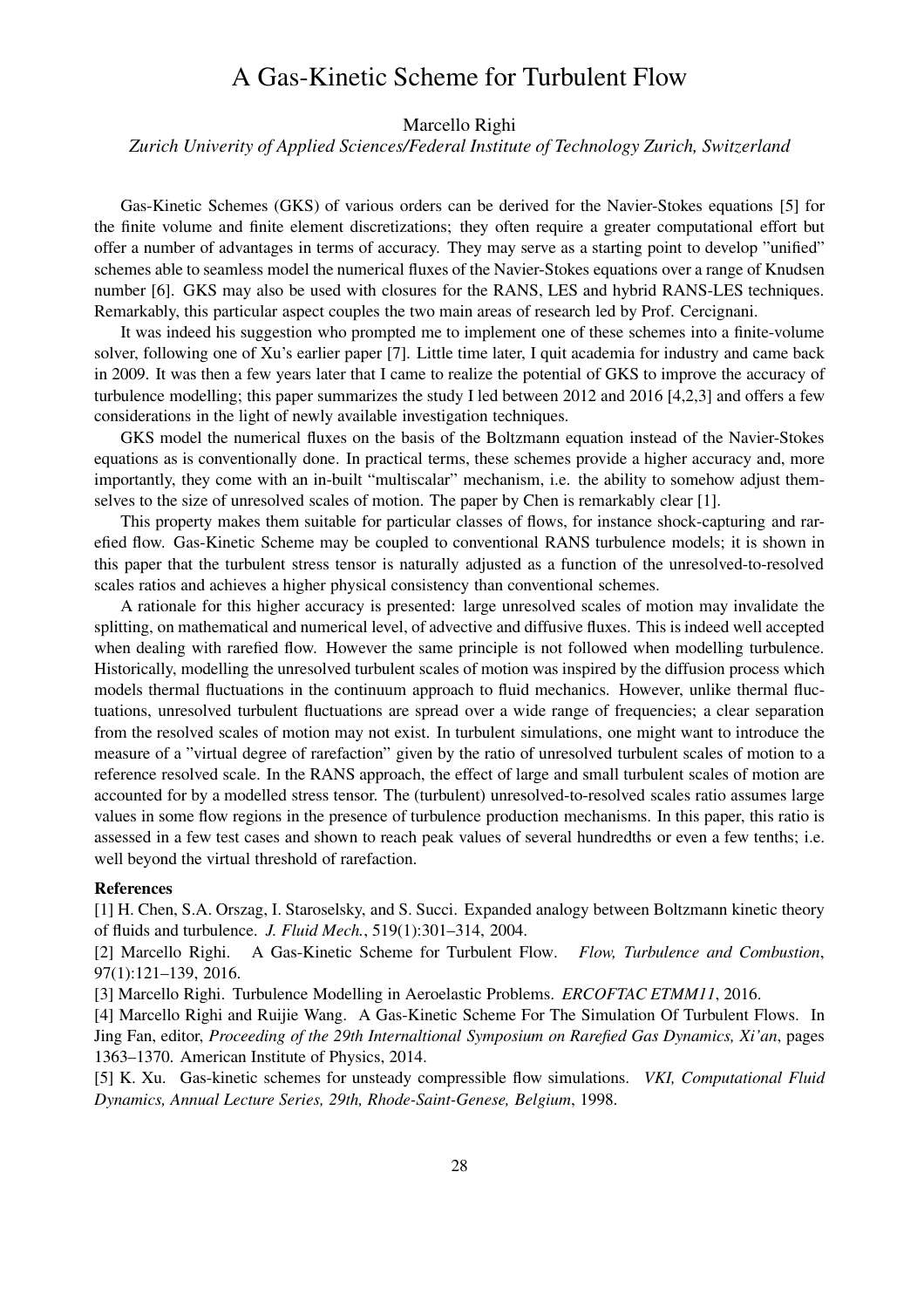[6] K. Xu and J. Huang. A unified gas-kinetic scheme for continuum and rarefied flows. *J. Comput. Phys.*, 229(20):7747–7764, 2010.

[7] Kun Xu, Luigi Martinelli, and Antony Jameson. Gas-kinetic finite volume methods, flux-vector splitting, and artificial diffusion. *Journal of computational physics*, 120(1):48–65, 1995.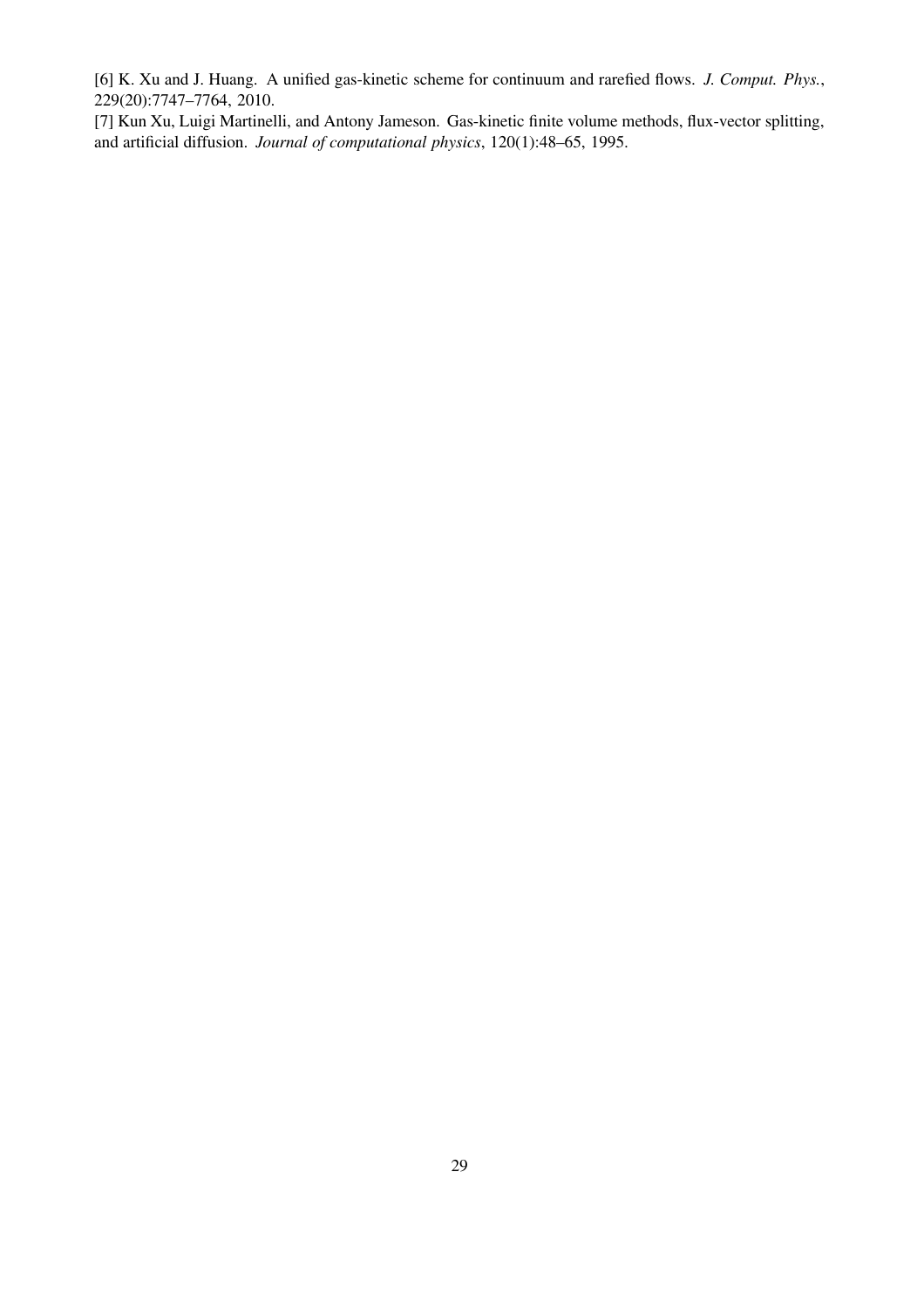## Mathematical issues in charge transport in graphene

Vittorio Romano *University of Catania, Italy*

The last years have witnessed a great interest for 2D-materials due to their promising applications. The most investigated one is graphene which is considered as a potential new material to exploit in nanoelectronic and optoelectronic devices. Charge transport in graphene can be described with several degrees of physical complexity. At quantum level an accurate model is represented by the Wigner equation but in several cases its semiclassical limit, the Boltzmann equation, constitutes a fully acceptable model. However, the numerical difficulties encountered in the direct solution of both the Wigner and the semiclassical Boltzmann equation has prompted the development of hydrodynamical, energy transport and drift diffusion models, in view of the design of a future generation of electron devices where graphene replaces standard semiconductors like silicon and gallium arsenide. Moreover, thermal effects in low dimensional structures play a relevant role and, therefore, also phonon transport must be included. Interesting new mathematical issues related to the peculiar features of graphene arise. The main aspects will be discussed and recent results [1-10] illustrated in the perspective of future developments, in particular the optimization of graphene field effect transistors.

#### References

[1] L. Luca, V. Romano, Comparing linear and nonlinear hydrodynamical models for charge transport in graphene based on the Maximum Entropy Principle, Int. J. of Non-Linear Mech. (2018).

[2] A. Majorana, G. Nastasi, V. Romano, Simulation of bipolar charge transport in graphene by using a discontinuous

Galerkin method, Comm in Comp. Physics (2018). [3] L. Luca, V. Romano, Comparing linear and nonlinear hydrodynamical models for charge transport in graphene based on the Maximum Entropy Principle, Int. J. of Non-Linear Mech. (2018).

[4] M. Coco, A. Majorana, V. Romano, Cross validation of discontinuous Galerkin method and Monte Carlo simulations of charge transport in graphene on substrate, Ricerche mat., 66, 201—220, 2017.

[5] A. Majorana, V. Romano, Numerical Solutions of the Spatially Homogeneous Boltzmann Equation for Electrons in n-Doped Graphene on a Substrate, J. of Computational and Theoretical Transport 46(3), 176- 185, 2017.

[6] G. Mascali, V. Romano, Charge transport in graphene including thermal effects, SIAM J. Applied Math. Vol 77 (2), 593-613 (2017).

[7] M. Coco, G. Mascali, V. Romano, Monte Carlo Analysis of Thermal Effects in Monolayer Graphene, J. of Computational and Theoretical Transport 45(7), 540-553, 2016.

[8] A. Majorana, G. Mascali, V. Romano, Charge transport and mobility in monolayer graphene, J. Math. Industry 7:4, https://doi.org/10.1186/s13362-016-0027-3, 2016.

[9] M. Coco, A. Majorana, V. Romano, DSMC method consistent with the Pauli exclusion principle and comparison with deterministic solutions for charge transport in graphene, J. Comput. Phys.302, 267-284, 2015.

[10] V. D. Camiola, V. Romano, Hydrodynamical Model for Charge Transport in Graphene, J. Stat. Phys. 157, 11141137, 2014.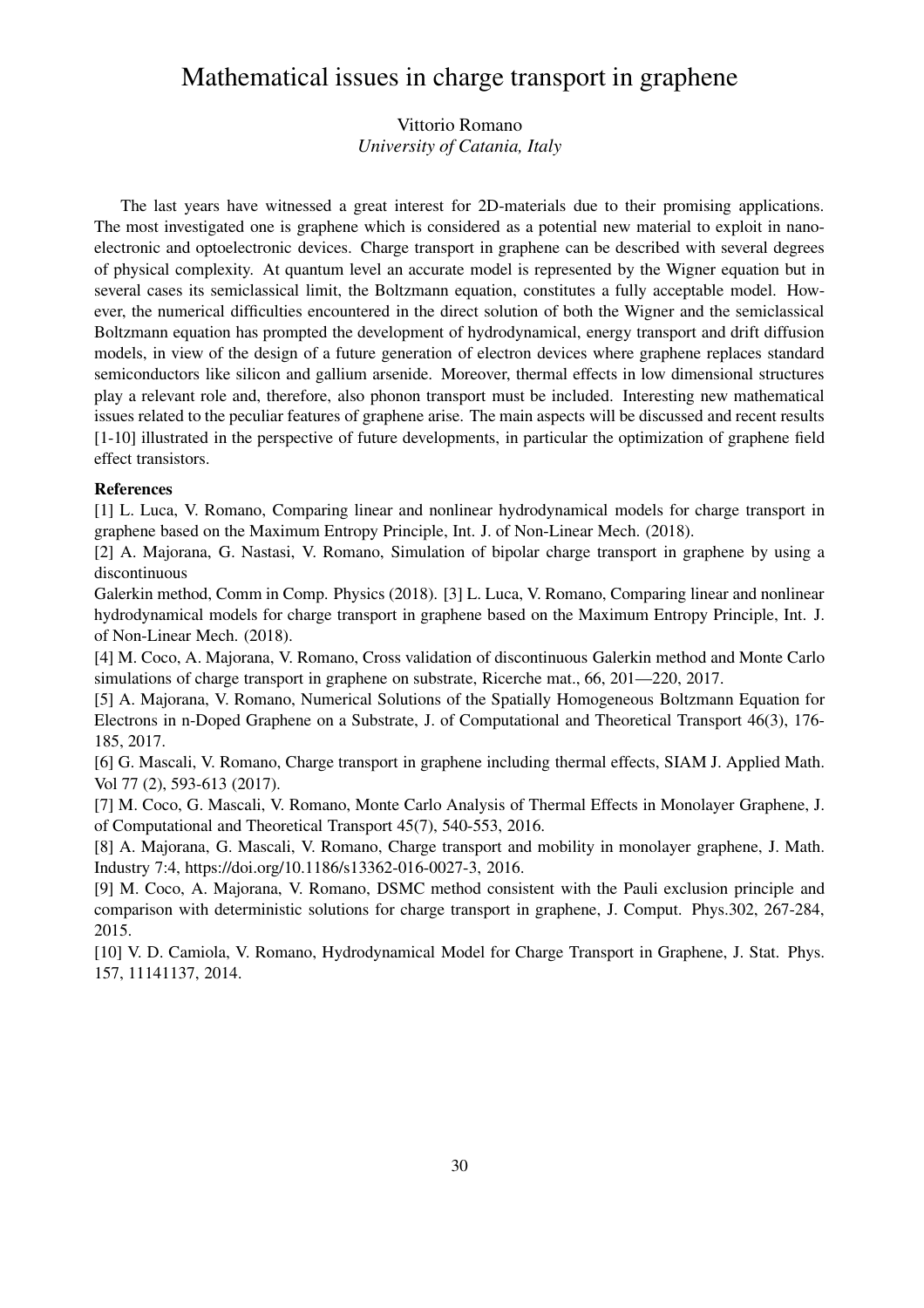# Kinetic Theory and Extended Thermodynamics of Polyatomic Gas incorporating Molecular Rotation and Vibration

### Tommaso Ruggeri *University of Bologna, Italy*

In many physical systems, one encounters situations where phenomena occur at different scales. An example is the modeling of a rarefied gas at varying Knudsen number (Kn). Large Kn is where Boltzmann equation is the most appropriate model while, for small Kn, one can obtain Euler or the Navier-Stokes-Fourier system. At intermediate regimes, using the mathematical methods of Rational Extended Thermodynamics (RET), one can obtain the closure of moments system associated with the Boltzmann equation considering a distribution function depending on an extra variable that takes into account the internal motion of polyatomic gas (rotation and vibration). In this talk, we consider a more refined version of Kinetic Theory and RET in which molecular rotational and vibrational relaxation processes are treated individually. In this case, we need a triple hierarchy of the moment system and the system of balance equations is closed via the maximum entropy principle. Three different types of production terms in the system, which are suggested by a generalized BGK-type collision term in the Boltzmann equation, are adopted. In particular, the rational extended thermodynamic theory with seven independent fields is analyzed in detail and the dispersion relation of ultrasonic wave is confirmed by the experimental data for several gases. Finally is presented a possible simple approach of dense gases.

#### References

[1] T. Arima, T. Ruggeri, M. Sugiyama, Rational extended thermodynamics of a rarefied polyatomic gas with molecular relaxation processes. Phys. Rev. E 96, 042143 (2017).

[2] T. Arima, T. Ruggeri, M. Sugiyama, Extended thermodynamics of rarefied polyatomic gases: 15-field theory incorporating relaxation processes of molecular rotation and vibration. Entropy 20, 301 (2018).

[3] T. Arima, T. Ruggeri, M. Sugiyama, Rational extended thermodynamics of dense polyatomic gases incorporating molecular rotation and vibration. Phil. Trans. R. Soc. A 378, 20190176 (2020).

[4] T. Ruggeri, M. Sugiyama, Classical and Relativistic Rational Extended Thermodynamics of Gases, ISBN 978-3-030-59143-4, Springer (2021).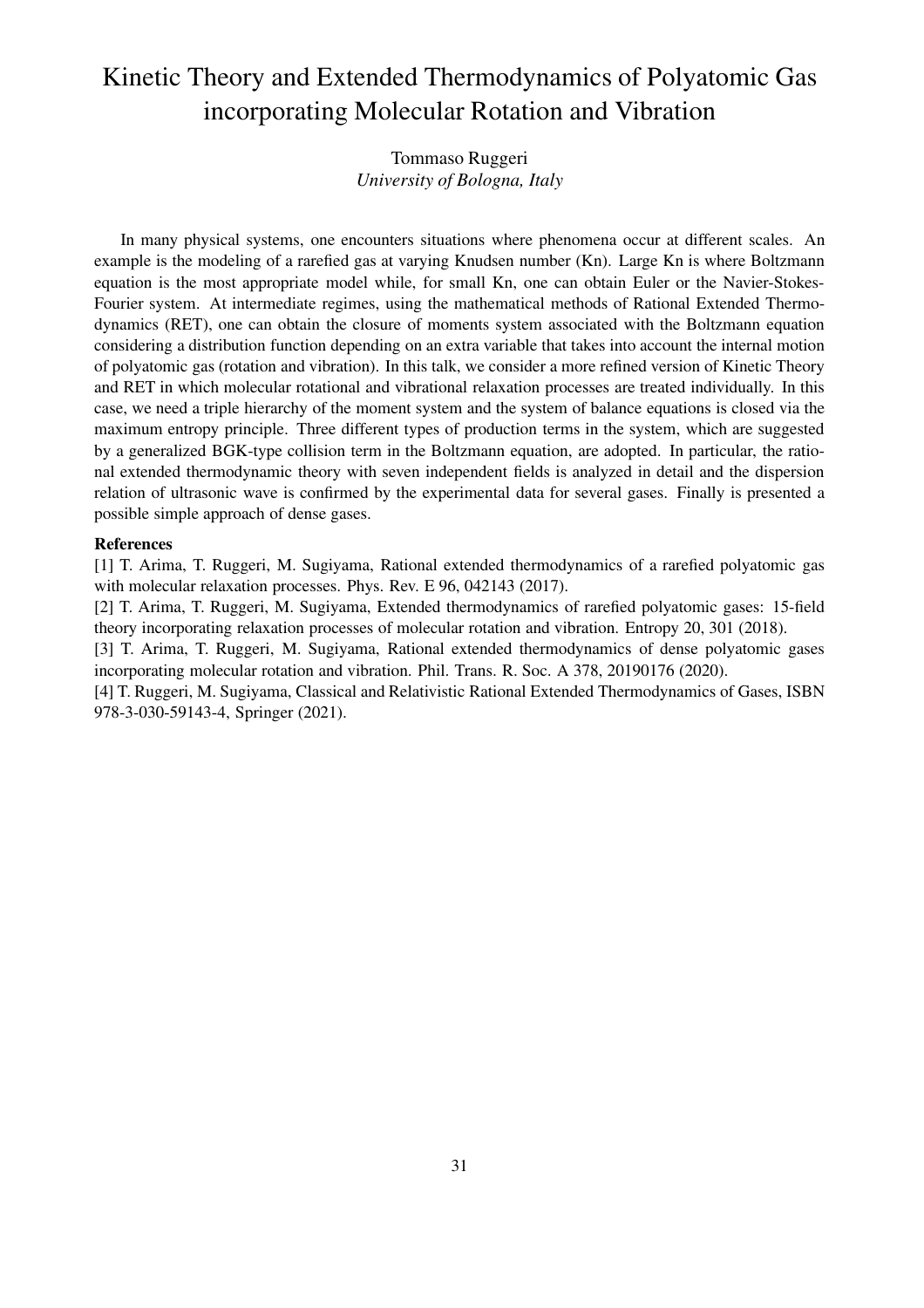# Evolution of Mutually Gravitating Particles System with Possible Collisions

## Tatiana Salnikova *Lomonosov Moscow State University, Russia*

We consider the gravitating particles that can collide. Collisions can be described in various ways. We can use the theory of inelastic interaction of solids with Newton's recovery coefficient for the relative velocity of colliding particles. In numerical implementation, the main difficulty of this approach is to track and refine a huge number of time moments of particle collisions. Another approach is to add to the gravitational potential the potential of repulsive forces, similar to the intermolecular Lennard-Jones forces. Numerical experiments show that when the Jacobi stability condition is satisfied, both models lead to a qualitatively identical character of evolution with the possible formation of stable configurations. As it is known, when pair collisions of an infinitely large number of gravitating particles are taken into account, the probability density function evolves in accordance with the Vlasov-Boltzmann-Poisson system of equations. We suggest a research method using the Vlasov equation with the Lennard-Jones type potential. This allows to take into account the size of the interacting particles, and also take into account not only paired, but also triple or more collisions of the particles. For this dynamical system the existence of a large class of nonlinearly stable equilibrium solutions is proved by the Energy-Casimir method.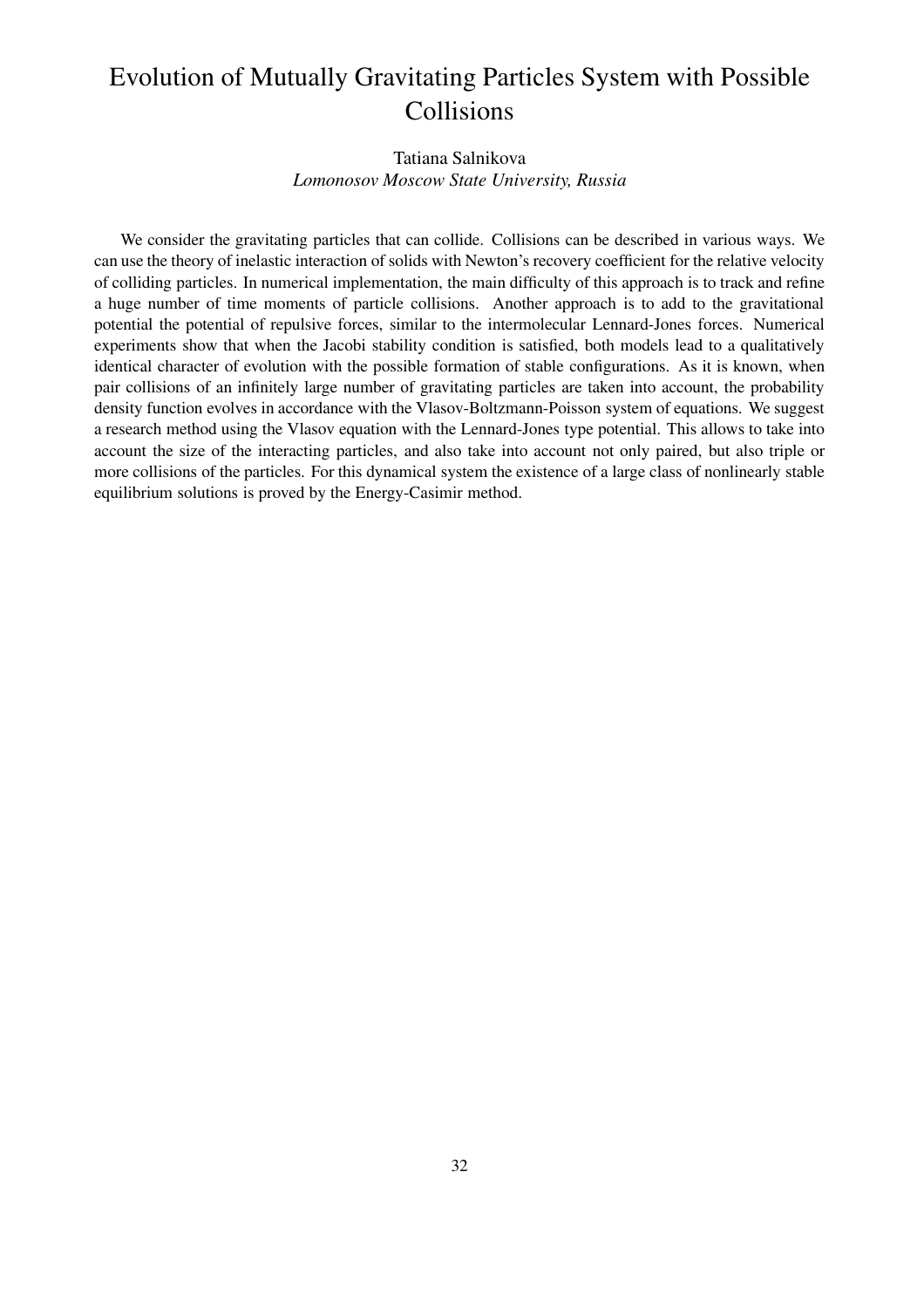# Cercignani-Lampis scattering kernel and its applications to rarefied gas flows

## Felix Sharipov *Federal University of Parana, Curitiba, Brazil*

The paper by Cercignani and Lampis about a kinetic model for gas-surface interaction [1] was published in 1971. At the moment, it is the most cited paper written by Cercignani and his coauthors that shows a high relevance of the result reported in this work. The proposed kernel for gassurface interaction is completely different from the well known diffuse-specular model. The main difference is that the Cercignami-Lampis (CL) kernel contains two accommodation coefficients, while the diffuse-specular model has just one parameter. Over the past decades, the CL model has been widely used as a boundary condition to solve the kinetic Boltzmann equation (or its model), see e.g. Refs.[2-4]. The model was also implemented into the direct simulation Monte Carlo method [5]. An application of this model allowed to explain experimental results on thermo-molecular pressure difference [6]. The accommodation coefficients of the CL kernel were extracted from experimental data on various flows of rarefied gases [7]. It was shown that the energy accommodation coefficient for helium can be extremely small [8], while the tangential momentum accommodation coefficient only slightly differs from unity. The aim of this presentation is to compile theoretical works based on the CL kernel, to analyze its advantages and shortcomings. Finally, experimental values of the accommodation coefficients of the CL kernel are analyzed and their recommended values are provided for several pairs gas-surface.

#### References

[1] C. Cercignani and M. Lampis, Transp. Theory and Stat. Phys. 1, 101-114 (1971).

- [2] F. Sharipov, Eur. J. Mech. B / Fluids 21, 113-123 (2002).
- [3] L. Wu and H. Struchtrup, J. Fluid Mech. 823, 511-537 (2017).
- [4] S. Pantazis and D. Valougeorgis, Eur. J. Mech. B / Fluids 29, 494-509 (2010).
- [5] R. G. Lord, in Rarefied Gas Dynamics, A. E. Beylich, ed., pp. 1427-1433 (1991).
- [6] T. Edmonds, and J.P. Hobson, J. Vac. Sci. and Technol. 2, 182-197 (1965).
- [7] F. Sharipov, Eur. J. Mech. B / Fluids 22, 145-154 (2003).
- [8] F. Sharipov and M. Moldover, J. Vac. Sci. Technol. A 34, 061604 (2016).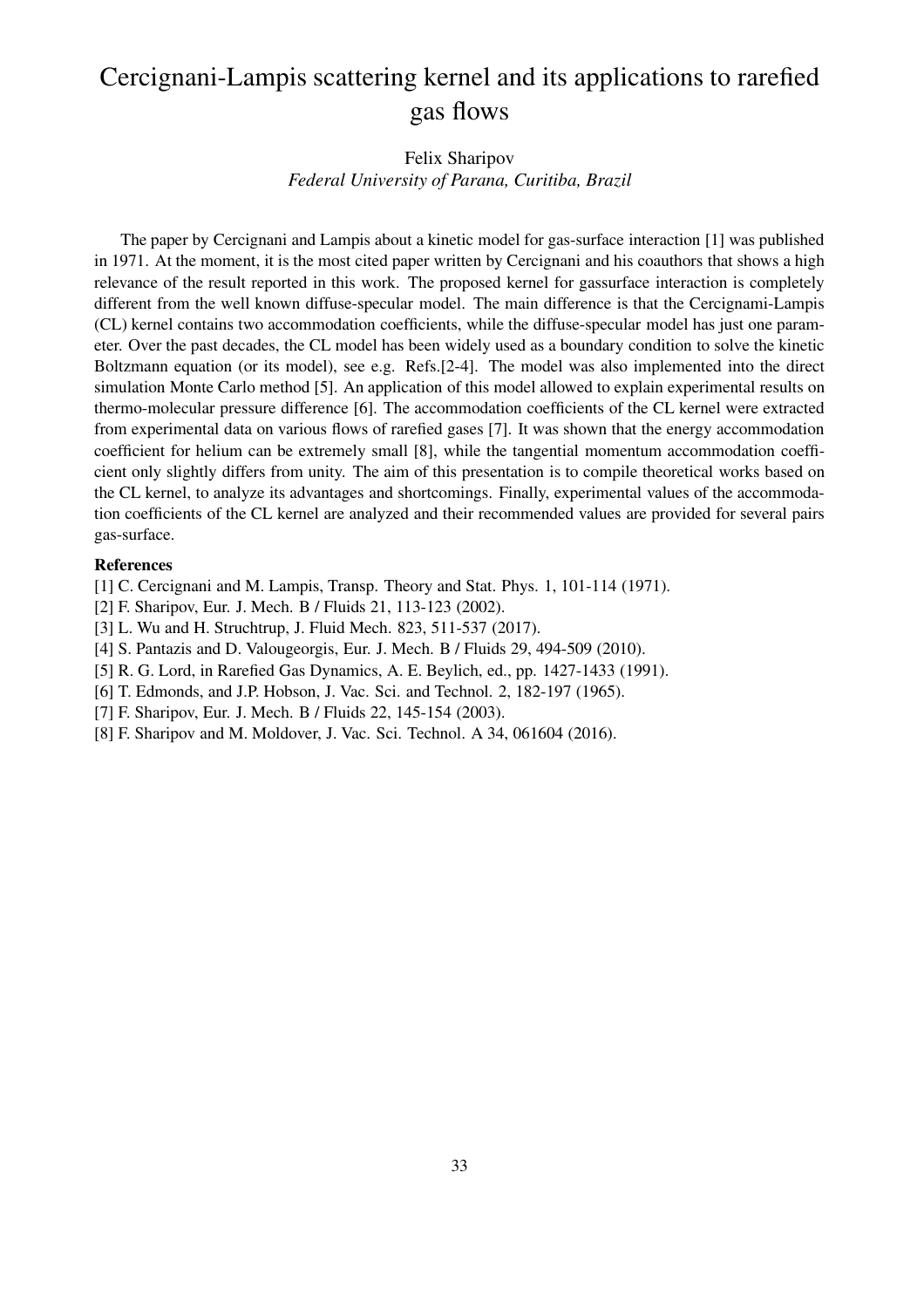# Kinetic theory and Direct Simulation Monte Carlo method – basic relations

### S. K. Stefanov

*Bulgarian Academy of Sciences, Sofia, Bulgaria*

The basic ideas underlying the Direct Simulation Monte Carlo (DSMC) method will be discussed and a novel non-homogeneous N-particle kinetic equation describing the randomized mathematical model of DSMC will be presented. It will be shown that different collision-partner selection schemes, including No-Time-Counter (NTC) and Bernoulli-trials schemes, are approximations of the general transition operator of the randomized model. The popular collision-partner selection schemes, represented by the standard NTC and Bernoulli-trials approximations of the general transition operator, represented by Simplified Bernoullitrials (SBT) and Generalized Bernoulli-trials (GBT) schemes, are tested on the one-dimensional rarefied gas heat transfer problem against conditions of two approximation limits: first, leading to the Boltzmann equation and second, leading to the novel N-particle kinetic one. From viewpoint of above considerations a new application strategy of the DSMC method will be commented.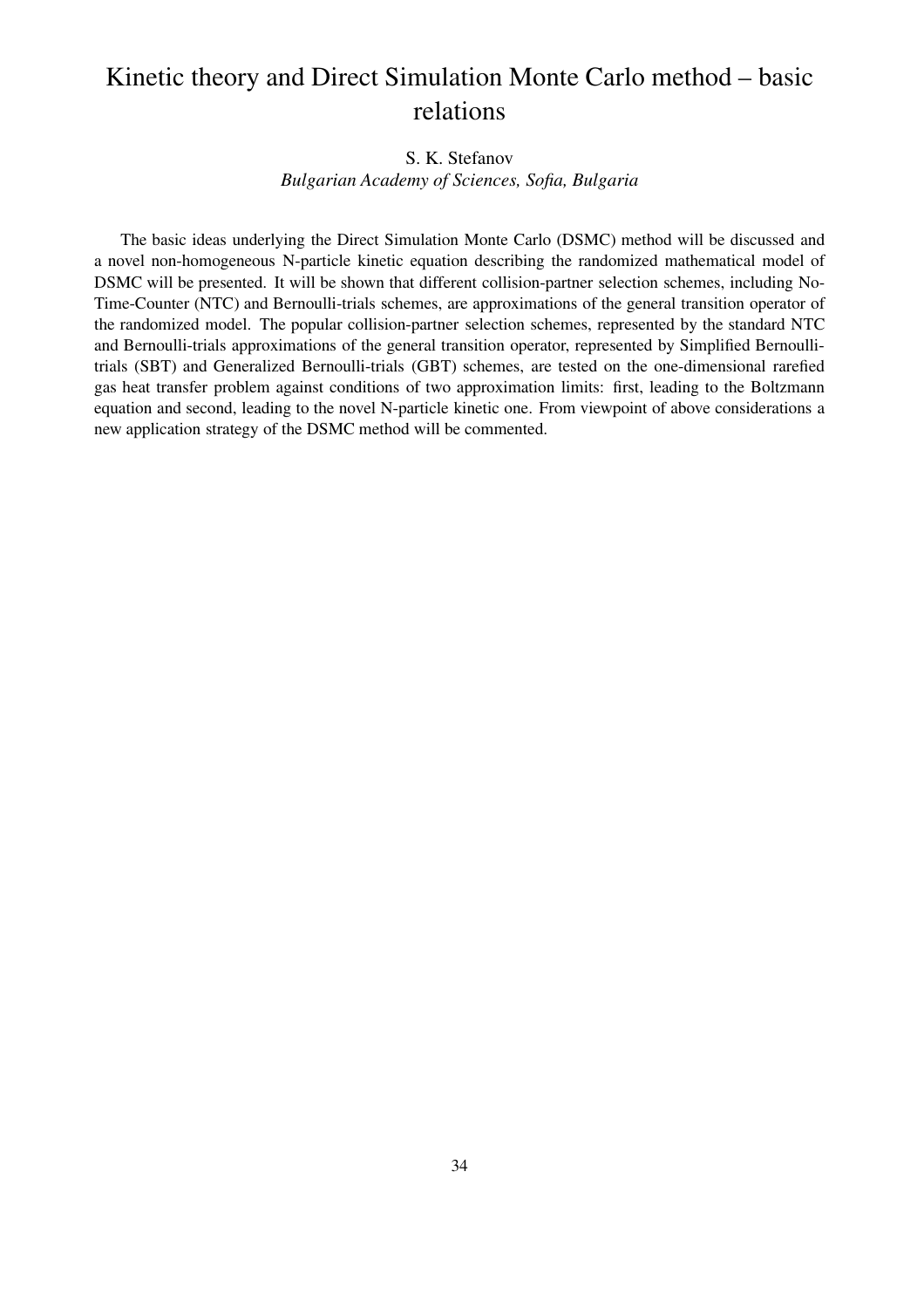## Kinetic theory of soft flowing matter

Sauro Succi

*IIT, Center for Life Nanosciences@La Sapienza, Rome, IAC-CNR, Rome, Italy Harvard University, Cambridge, USA*

In the last decades kinetic theory has developed into a very elegant and effective framework to handle a broad spectrum of problems involving complex states of flowing matter, far beyond the original realm of rarefied gas dynamics. In this paper, we present recent applications of the lattice Boltzmann method to the computational design of soft mesoscale materials, including soft flowing crystals, dense multicore emulsions, as well as Petascale simulations of deep-sea glassy sponges. This talk is a tribute to the groundbreaking work of Carlo Cercignani and his undiminished impact on modern non-equilibrium statistical physics.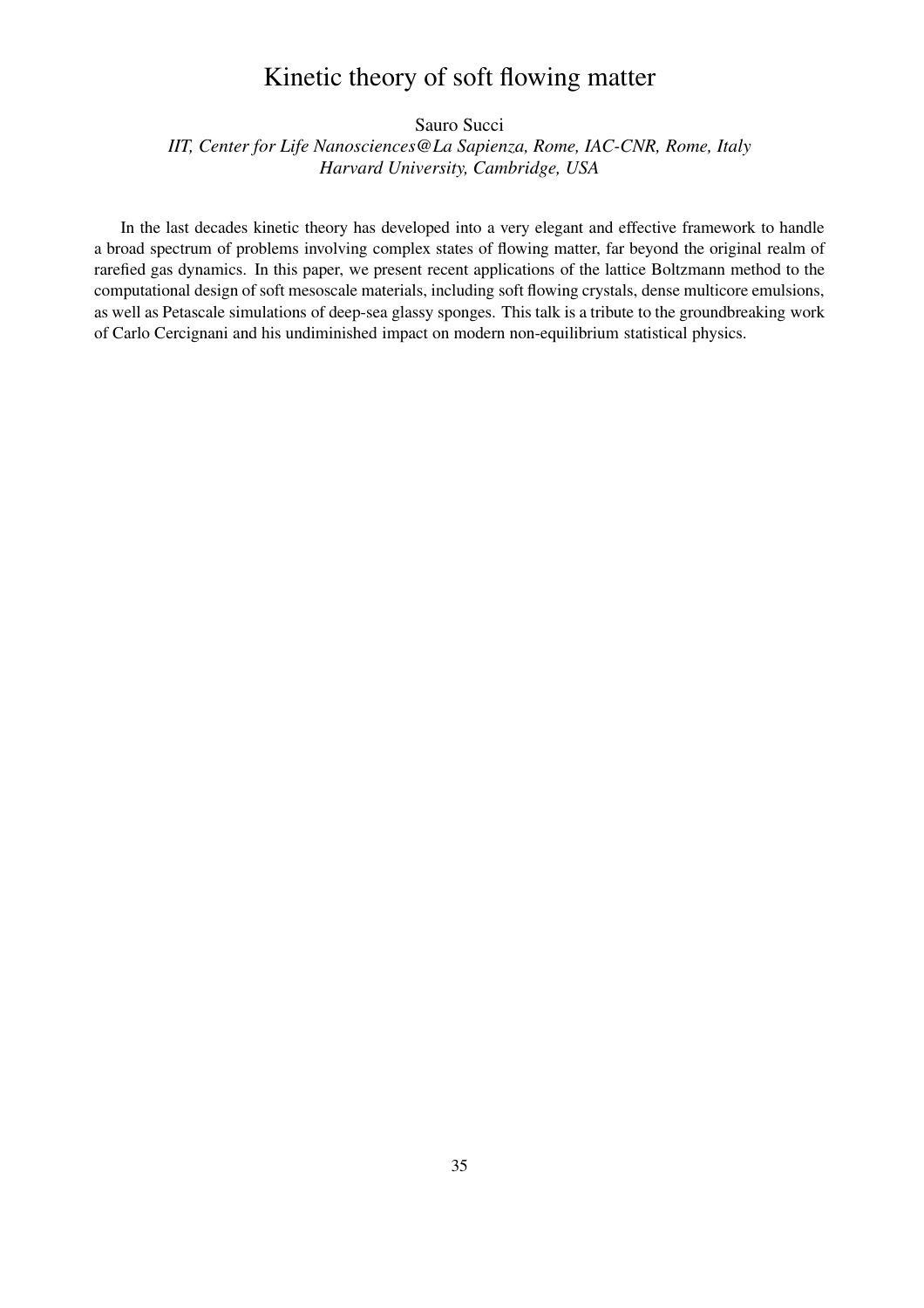# Half-range moment method for rarefied gas flows driven by harmonically oscillating boundaries

Giorgos Tatsios, Dimitris Valougeorgis *University of Thessaly, Volos, Greece*

The approximation of the Boltzmann or kinetic model equations using moment equations remains an active topic of research and has received considerable attention over the last decades. The moment equations are constructed by successively applying integral operators to the Boltzmann or kinetic equations and closing the deduced system with certain assumed expressions. Several approaches have been reported in the literature. One of the most promising approaches is the construction of moment equations using halfrange orthogonal polynomials, which are discontinuous in the velocity space. The main advantage of this approach is the derivation of the boundary conditions in a systematic manner directly from the kinetic ones and the inherent treatment of the discontinuities of the distribution function in the domain including the boundaries. Moment methods, obtained using half-range orthogonal polynomials, have been successfully applied to study stationary boundary and pressure driven low-speed rarefied gas flows. In the present work, the formulation of the half-range moment method for oscillatory flows, where the quantities of interest are complex functions, is presented and its range of applicability in terms of the gas rarefaction and the oscillation frequency is examined. More specifically the Stokes second problem and the oscillatory planar Couette flow are considered. It is demonstrated that the half-range moment method provides accurate results in a wide range of gas rarefaction, and for oscillation frequency of the same or lower order than the collision frequency. In higher oscillation frequencies spurious oscillations in the macroscopic quantities arise. To treat these spurious oscillations, a distribution function splitting scheme is introduced to the kinetic equation leading to a homogeneous equation that is analytically solved and to a non-homogeneous one that is numerically solved using the half-range moment method. This approach increases the range of validity of the half-range moment method in terms of the oscillation parameter.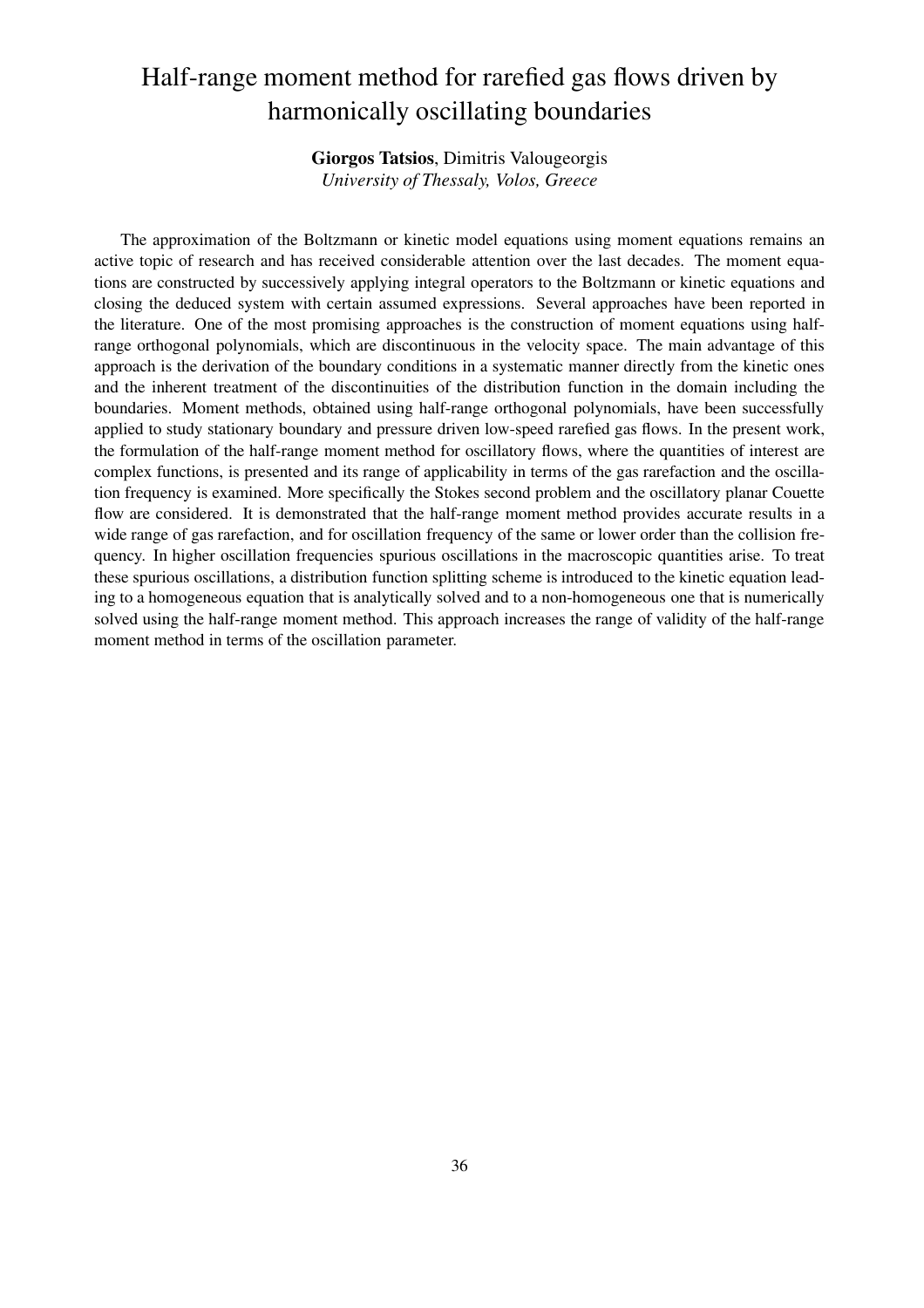## Human behavior and lognormal distribution. A kinetic description.

Giuseppe Toscani *University of Pavia, Italy*

In recent years it has been increasing evidence that lognormal distributions are widespread in physical and biological sciences, as well as in various phenomena of economics and social sciences. In social sciences, the appearance of lognormal distribution has been noticed, among others, when looking at body weight, and at women's age at first marriage. Likewise, in economics, lognormal distribution appears when looking at consumption in a western society, at call-center service times and others. The common feature of these situations, which describe the distribution of a certain attribute of agents, is the presence of a desired target to be reached by repeated choices. In this talk, we discuss a possible explanation of lognormal distribution forming in human activities, by resorting to classical methods of statistical mechanics of multi-agent systems [1, 2, 3].

#### References

[1] S. Gualandi and G. Toscani, Call center service times are lognormal. A Fokker– Planck description. Math. Mod. Meth. Appl. Scie. 28, (08) 1513–1527 (2018)

[2] S. Gualandi and G. Toscani, Human behavior and lognormal distribution. A kinetic approach, Math. Mod. Meth. Appl. Scie. 29, (4) 717-753 (2019)

[3] L. Pareschi and G. Toscani, Interacting Multiagent Systems: Kinetic Equations and Monte Carlo Methods, Oxford University Press, Oxford 2014.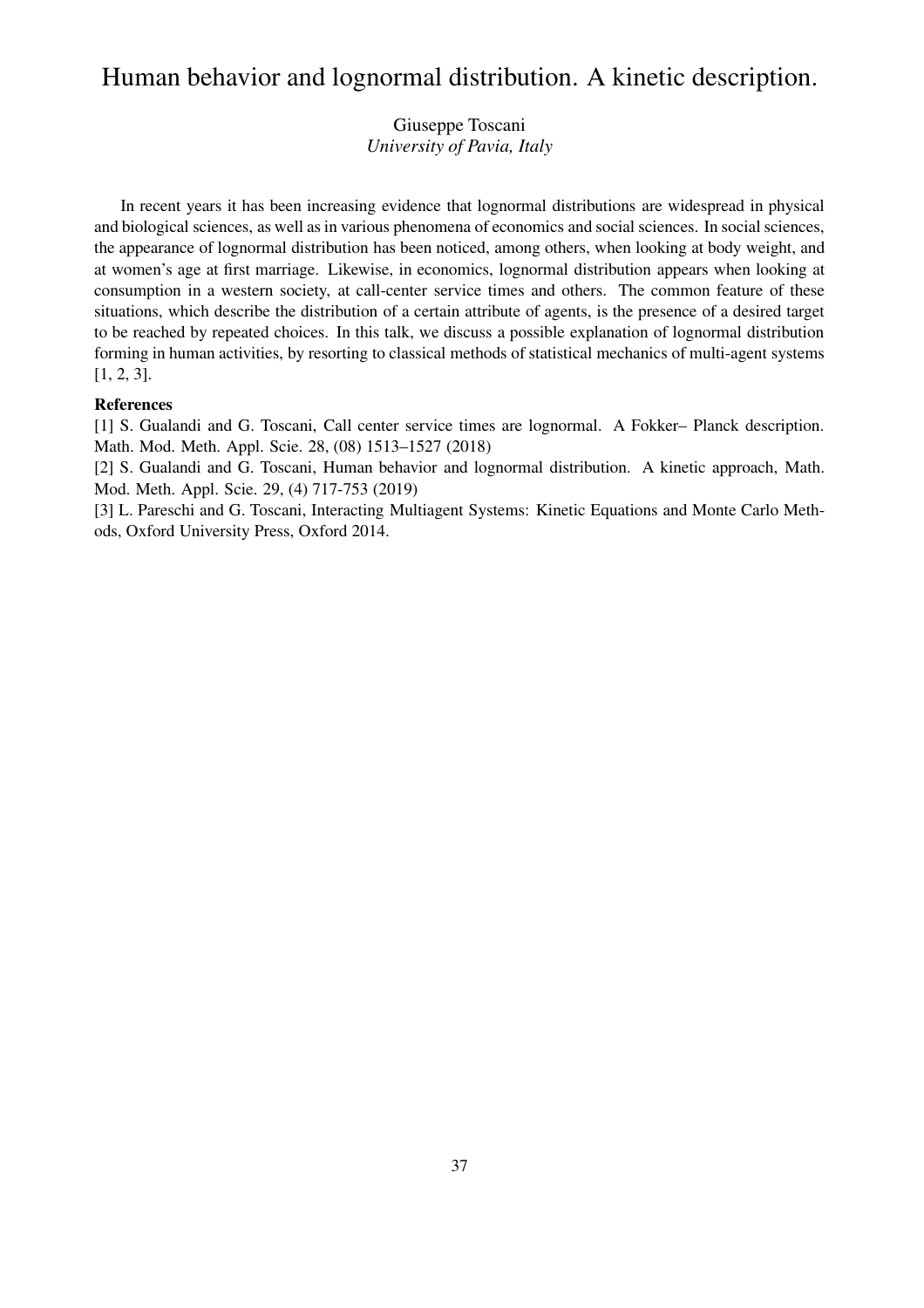# Non-conservative viral load-based kinetic description of epidemic spread on networks

## Andrea Tosin *Politecnico di Torino, Italy*

We present a Boltzmann-type kinetic approach to the spread of an infectious disease on a network which describes the links (migration paths) among countries, cities or districts depending on the spatial scale of interest. We model the disease transmission in terms of exchange of microscopic viral load mediated by social contacts among the individuals within the nodes of the network. We study in particular the hydrodynamic limit of the model, which ultimately provides a viral load-based macroscopic description of the spread of the disease on the network. This is an ongoing research in collaboration with Nadia Loy and Rossella Della Marca [1,2,3].

#### References

[1] N. Loy, A. Tosin. Non-conservative Boltzmann-type kinetic models for multi-agent systems with label switching, 2020. Preprint (doi:10.13140/RG.2.2.11726.08001/1)

[2] N. Loy, A. Tosin. A viral load-based model for epidemic spread on networks, 2021. In preparation. [3] R. Della Marca, N. Loy, A. Tosin. SIR-like kinetic model based on individual viral load, 2021. In preparation.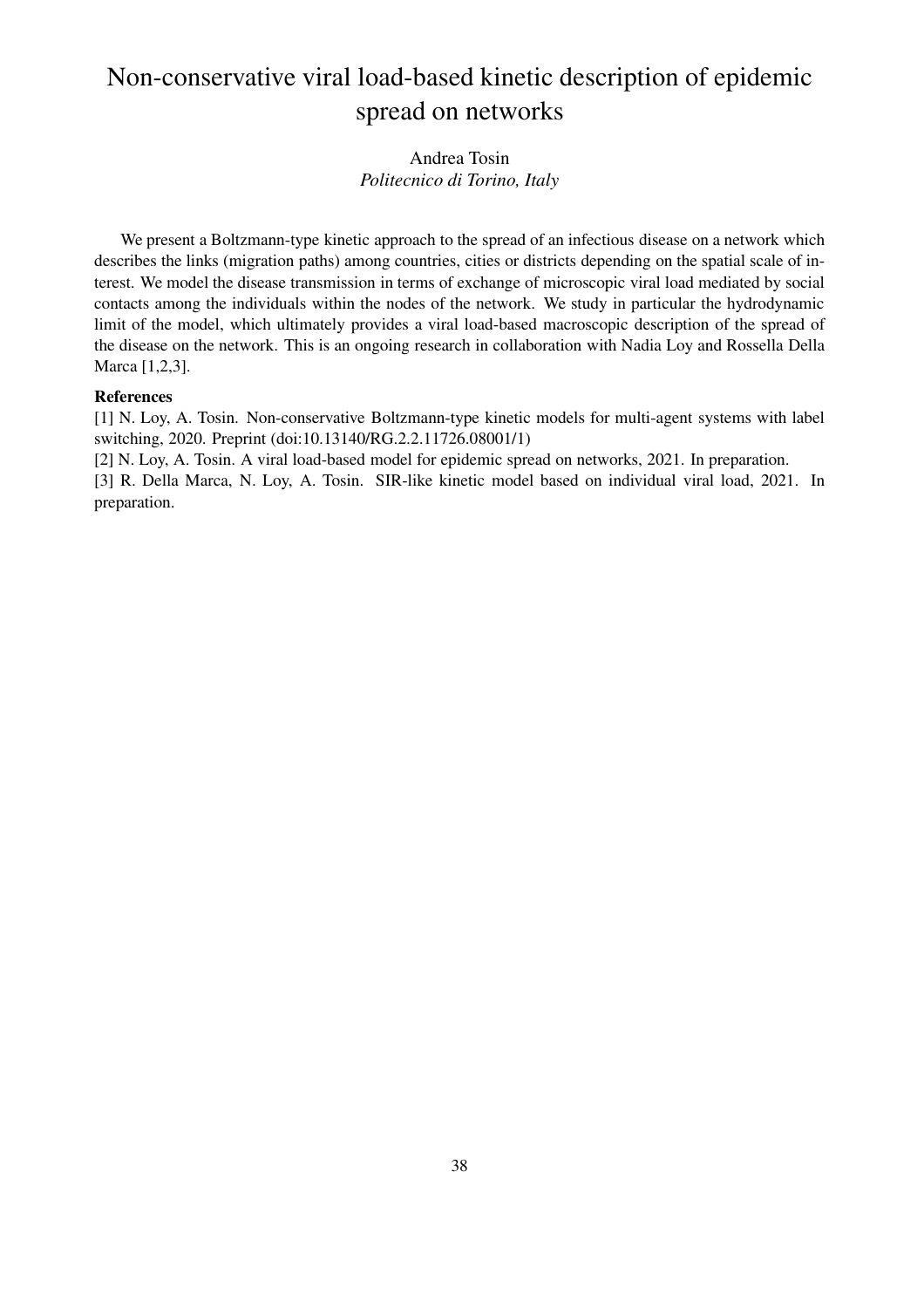## Oscillatory rarefied gas flows in long capillaries

Alexandros Tsimpoukis and Dimitris Valougeorgis *University of Thessaly, Volos, Greece*

Time-dependent rarefied gas flows driven by oscillating boundaries or pressure gradients have great theoretical interest and technological impact. The former ones have been extensively investigated in a variety of systems in order to control and optimize the resolution and sensitivity of the signal. Combined vibroand thermo-acoustic effects to enhance or reduce acoustic transduction through single gases and gas mixtures have been also considered. On the contrary, the corresponding work in pressure-driven oscillatory and pulsatile rarefied gas flows is rather limited. Here, some recent work concerning oscillatory pressure-driven flow of rarefied single gases and binary gas mixtures through long capillaries of various cross sections is presented in the whole range of gas rarefaction and for arbitrary frequency. Modeling is based on the linearized BGK and McCormack kinetic models. The output quantities include the amplitude and phase of all macroscopic quantities of practical interest (velocity, shear stress, flow rate, viscous and inertia forces, pumping power). At moderate and high frequencies the flow consists of the inviscid piston flow in the core and the oscillating Stokes layer at the wall with the velocity overshooting, but as the gas rarefaction increases higher oscillation frequencies are needed to trigger these phenomena. Always, as the oscillation frequency increases the amplitude of the macroscopic quantities decreases and their phase lag with respect to the pressure gradient increases. In binary gas mixture flow the effect of the molar fraction and the molecular mass ratio of the species is investigated. Due to inertia forces, the heavier species are affected more drastically than the lighter ones, resulting to large differences between the flow rate amplitudes, which are unexpectedly increased as the flow becomes less rarefied, provided that the oscillation frequency is adequately high. Also, the mixture flow rate amplitude is larger, while its phase angle is smaller than the corresponding ones of the single gas and they both vary non-monotonically with the molar fraction. Furthermore, some remarks on the equivalence between half-space boundary and pressure driven oscillatory flows are stated. The present work may be useful in the design of micro devices, based on oscillatory configurations, operating at moderate and high frequencies in rarefied and dense atmospheres.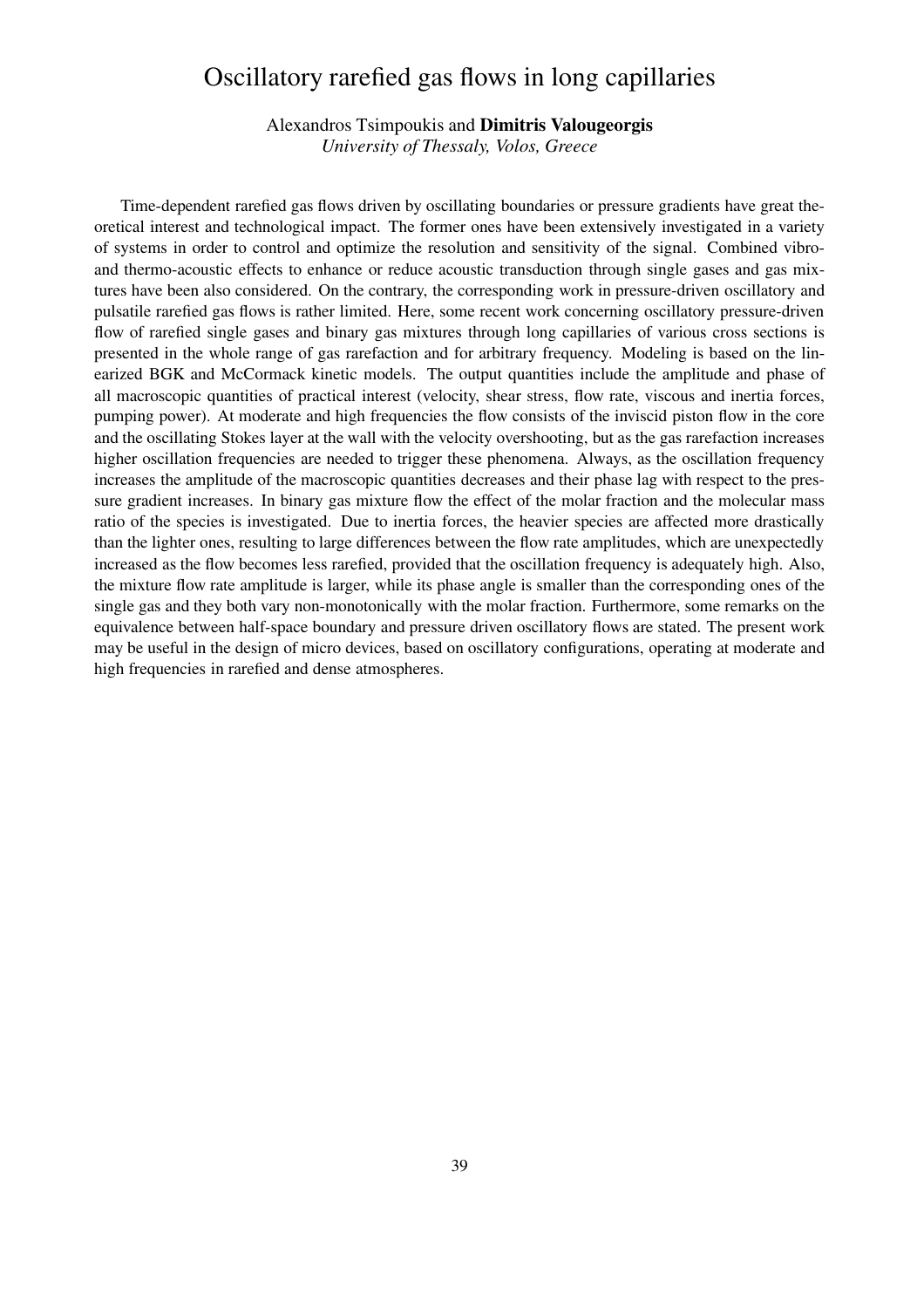# Computing accurate approximations of kinetic systems at diffusive regime

## Nicolas Vauchelet *Universite Sorbonne Paris Nord, France ´*

This presentation deals with the numerical discretization of kinetic models, motivated by wide-range applications. We will focus our attention on the preservation of stationary solutions to build so-called wellbalanced schemes in different regimes of parameters. In particular, we will require that the schemes do not deteriorate at the diffusive regime. Our well-balanced method relies on a decomposition of stationary solutions of kinetic systems in normal modes, see for instance [1, 2, 3]. It leads to time-marching schemes involving a "scattering S-matrix" [4]. At diffusive regime, one common feature shared by several kinetics models is the type of diffusive approximation: their macroscopic densities solve drift-diffusion systems, for which a distinguished numerical scheme is Il'in/Scharfetter-Gum mel's "exponential fitting" discretization. To deal with small parameters, a decomposition of the S-matrix for a very simple two-stream kinetic models has been proposed in [5]. Then, we prove in [6] that the well-balanced schemes for more general kinetic systems relax in parabolic scaling towards the Il'in exponential-fitting discretization by means of an appropriate decomposition of the S-matrix. This is the so-called asymptotic preserving (or uniformly accurate) property.

#### References

[1] R.E. Aamodt, K.M. Case, Useful identities for half-space problems in linear transport theory, Ann. Physics 21 (1963) 284-301.

[2] C. Cercignani, Mathematical methods in kinetic theory, Plenum, New York (1969).

[3] C. Cercignani, Slow Rarefied Flows; Theory and Application to Micro-Electro-Mechanical Systems, Progress in Mathematical Physics, Birkhäuser Verlag (2006).

[4] L. Gosse, Computing Qualitatively Correct Approximations of Balance Laws, SIMAI Springer Series 2 Springer (2013) - ISBN 978-88-470-2891-3.

[5] L. Gosse, G. Toscani, An asymptotic preserving well-balanced scheme for the hyperbolic heat equation, C.R. Acad. Sci. Paris Série I, 334 (2002) 1-6.

[6] L. Gosse, N. Vauchelet, Some examples of kinetic schemes whose diffusion limit is Il'in's exponentialfitting, Numer. Math. 141 (2019), no 3, 627-680.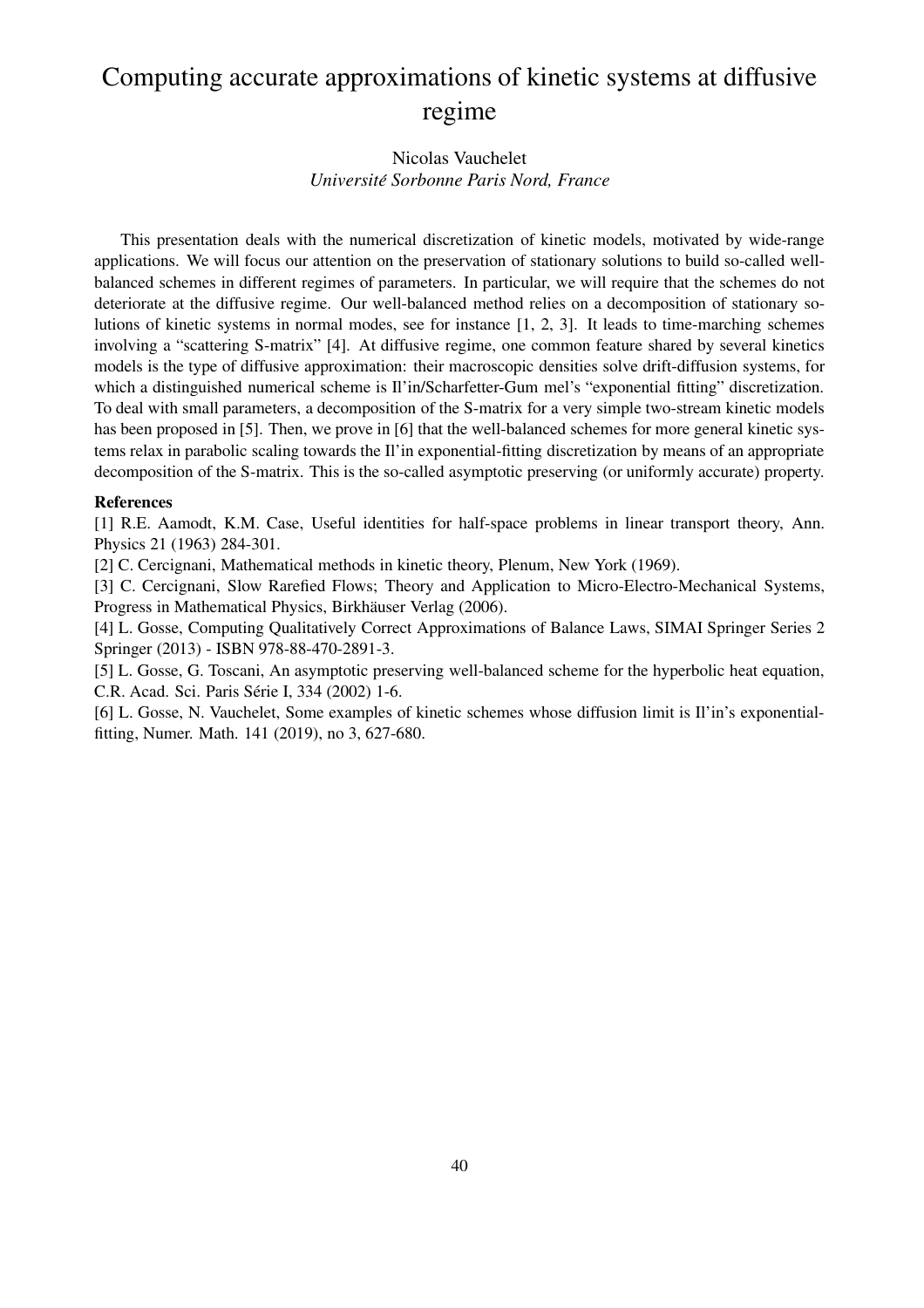# Numerical schemes for a multi-species BGK model with velocity-dependent collision frequency

## Sandra Warnecke, Jeffrey Haack, Cory Hauck, Christian Klingenberg, Marlies Pirner *Wurzburg University, Germany ¨*

We consider a kinetic model of a gas mixture. Each gas species is described by a BGK model, where for N species we have N BGK terms for each species, describing the pairwise interaction of each species with every other. The special feature of our model is that the collision frequency may vary not only in time and space but also with the microscopic velocity. In that model the Maxwellians are replaced by a generalization of such Maxwellians whose existence is proven by using a variational procedure. That procedure inspired us in this project to design an analogous numerical method. In our IMEX scheme the essential step is to minimize a certain potential function mimicking the Lagrange functional in theory. The theoretical properties like conservation of mass, total momentum and total energy, entropy dissipation, as well as positivity of the distribution functions are preserved. Here this will be presented and its usefulness and effectiveness illustrated in numerical examples.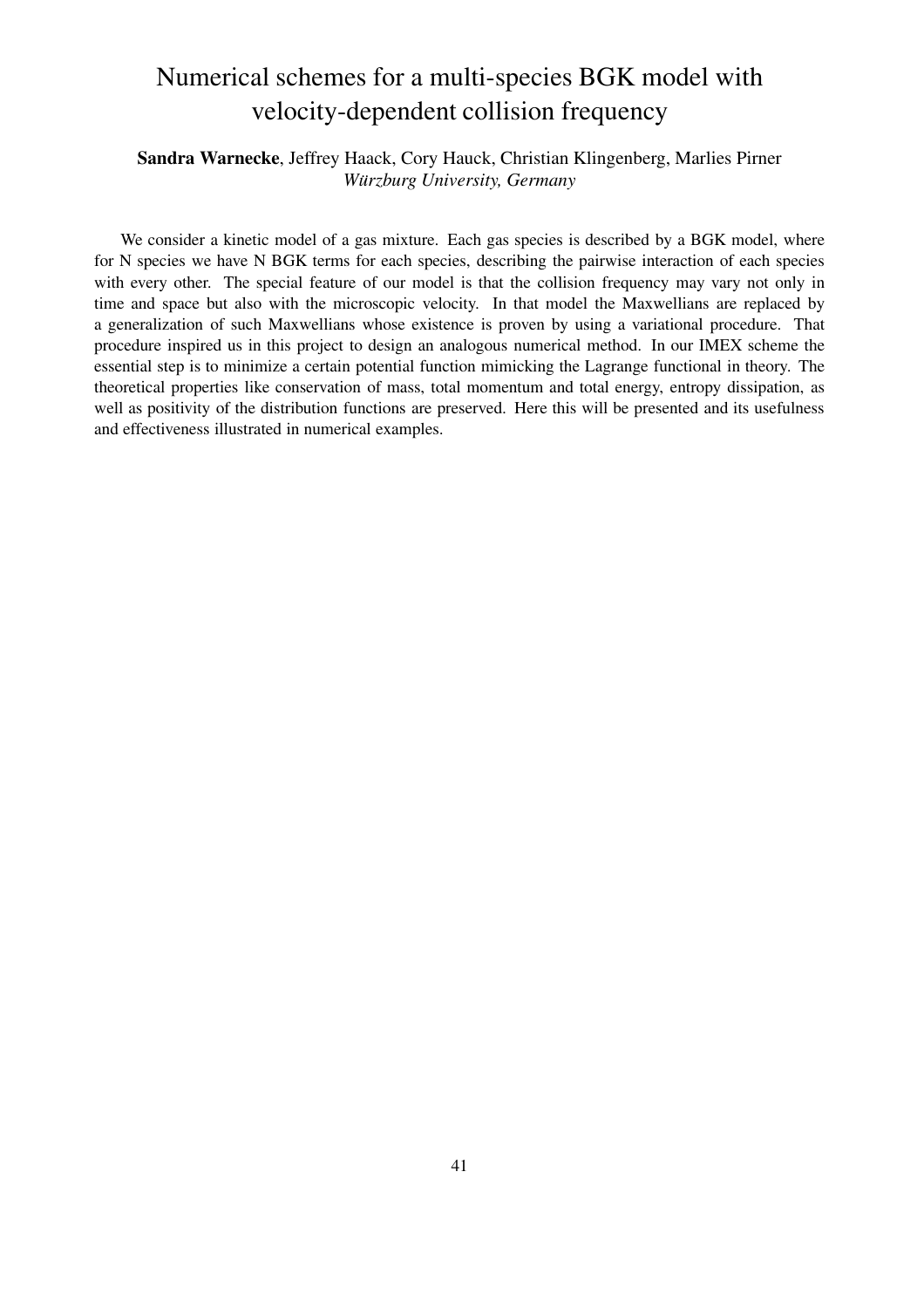## Kinetic models for epidemic dynamics

Mattia Zanella *University of Pavia, Italy*

We introduce a mathematical description of the impact of sociality in the spread of infectious diseases by integrating an epidemiological dynamics with a kinetic modeling of population-based contacts. The kinetic description leads to study the evolution over time of Boltzmann-type equations describing the number densities of social contacts of susceptible, infected and recovered individuals, whose proportions are driven by classical compartmental models in epidemiology. Explicit calculations show that the spread of the disease is closely related to moments of the contact distribution. Motivated by the COVID-19 pandemic, part of the talk will be dedicated to the calibration of the proposed model based on data of the Province of Pavia thanks to an ongoing collaboration with ATS. We conduct numerical experiments which confirm the ability of the model to describe different phenomena characteristic of the rapid spread of an epidemic.